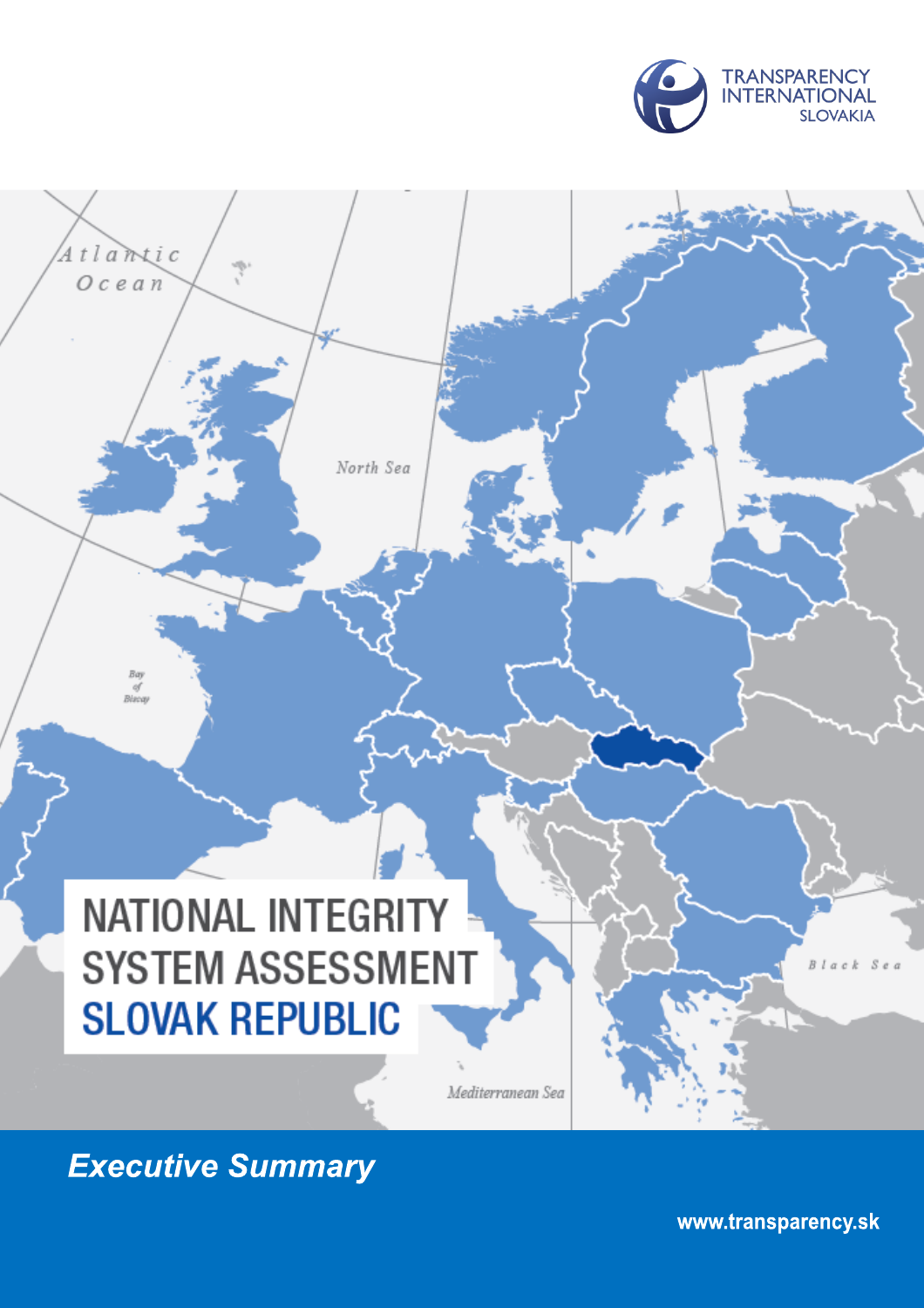Every effort has been made to verify the accuracy of the information contained in this report. All information was believed to be correct as of January 2012. Nevertheless, Transparency International Slovensko cannot accept responsibility for the consequences of its use for other purposes or in other contexts.



With financial support from the Prevention of and Fight against Crime Programme of the European Union European Commission - Directorate-General Home Affairs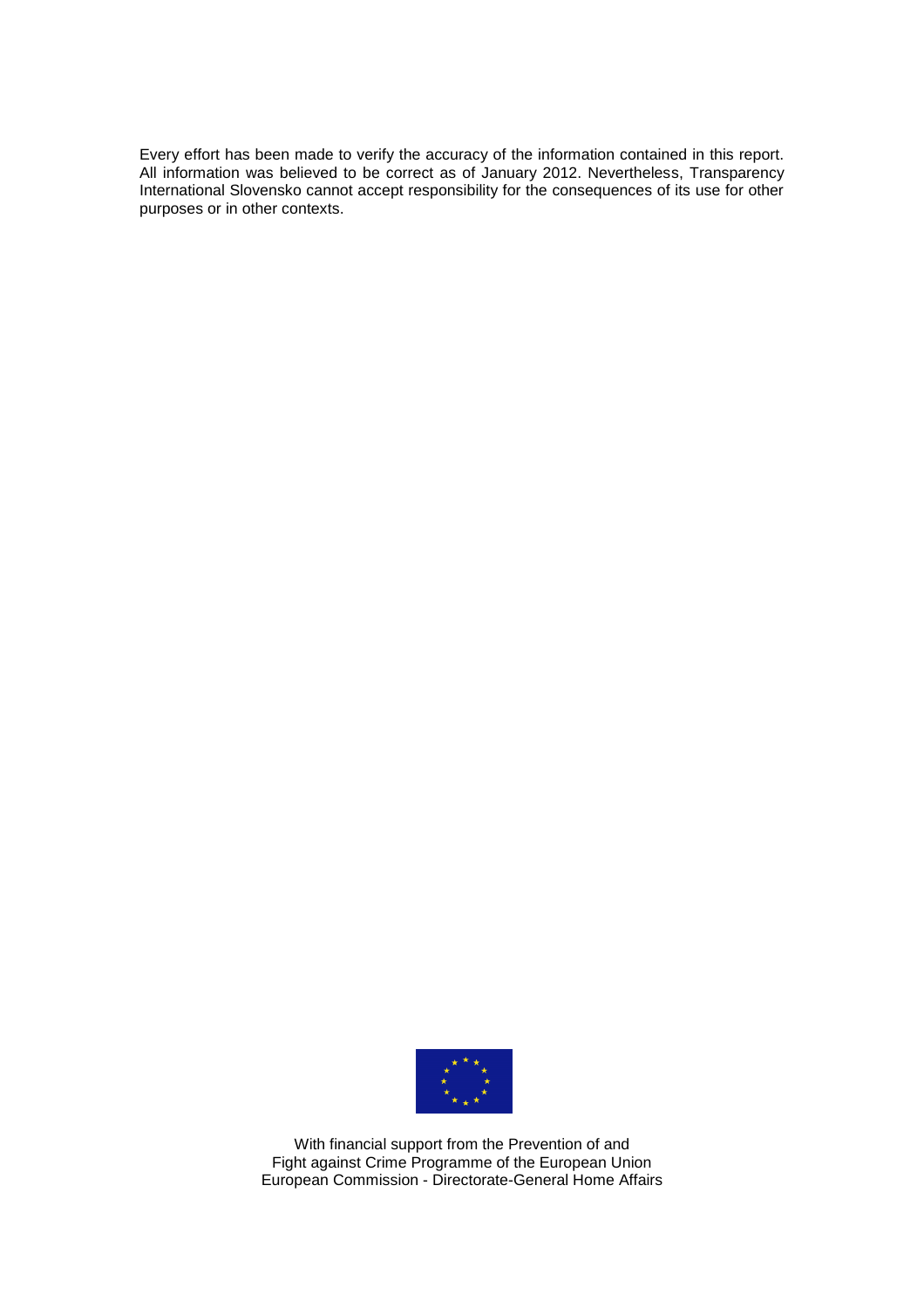# **NATIONAL INTEGRITY SYSTEM ASSESSMENT SLOVAK REPUBLIC**

# **Executive Summary**

# *NIS Pillars*

The sixteen assessed pillars in the Slovak National Integrity System could be divided into two groups based on their performance - better performing (stronger) and not well performing (weaker) pillars. Such division is obviously simplifying, however allows us to cluster the pillars into two sets of institutions possessing, in some extent, common features. The first set contains pillars with established entities and mechanisms of functioning that, in general, have been lately less turbulent in functioning and delivering respective tasks in proper way. This involves for example Supreme Audit Office, Legislature, Media, Civil Society etc. Contrary, the second group contains entities that have been either operating in unstable environment (e.g. Judiciary, Prosecution, Police, Public Procurement Office) or have been less involved in anti-corruption or integrity policies (e.g. Business, Local State Administration, President). The seventeenth pillar - Regulators of Service Providers of the Slovak Republic is not being scored, however contains qualitative description of the current situation in three main regulatory bodies.

Overall there are significant features distinguished in the Slovak National Integrity System. In three main dimensions Capacity, Governance and Role, the Role is often underperforming. Capacity is high in all good performing (strong) pillars and forms a very strong backbone for the NIS as only three weak pillars are struggling with low capacity that is resources and independence. In most of the pillars the independence is well defined in the law, however big discrepancies occur when it comes to independence implementation in practice. Governance dimension scores vary across the pillars with high scores in all strong pillars, with exception of media and civil society. Indicators of integrity and accountability in practice are very low in majority of pillars. This shows, together with the lack of independence in practice, that implementation of existing rules and legal frameworks are the major downsides of the NIS in Slovakia. It is also supported by the fact that vast majority of pillars scored higher in law indicators than practice ones. Poor results in integrity indicators, both law and practice, prove that the integrity as such is not rooted in the society and institutions. Non-existing rules on conflicts of interest or vague interpretation of such rules endorse the point.

As seen on the graph, it is mainly the role dimension that distinguishes strong NIS pillars from the weak ones. All well scoring indicators are strong in performing their duties in terms of integrity. The only exception, the Ombudsman, as described bellow, is not using possibilities given by the framework, thus his role is minor in regard to NIS.

Generally, Slovakia has well developed legal framework in terms of NIS. However it lacks implementation skills and mainstreaming of specific integrity mechanisms across the sectors.

Even though the results of the NIS in Slovakia show two groups of pillars, there is no leading sector or institution. Contrary to this, there is a significant diversity among the pillars and within the pillars. Due to this fact, it is crucial for a better understanding of the results not just to use holistic approach but also to compare the structure of the pillars.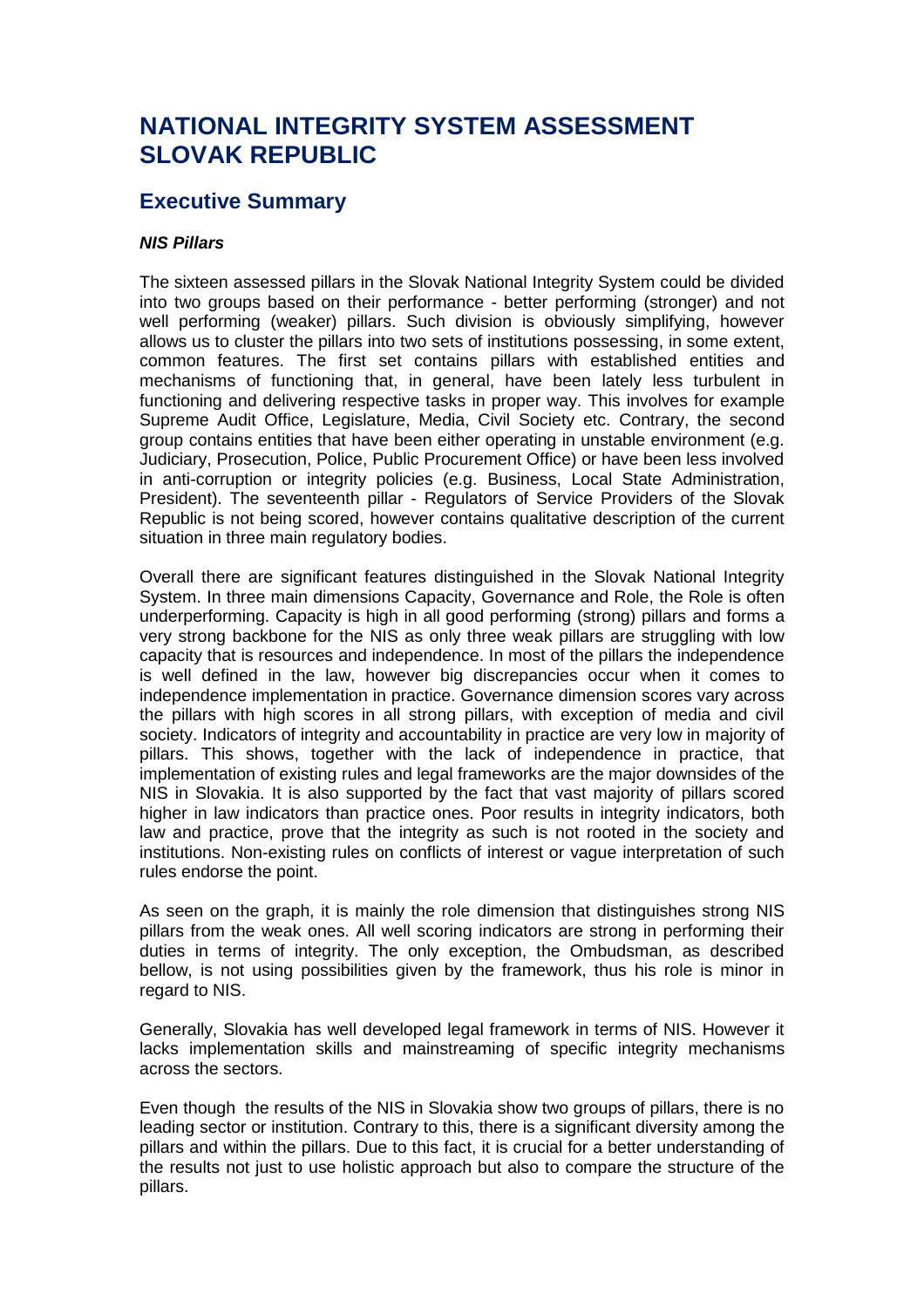**The Legislature, Executive-Government and Political parties** are among the stronger pillars mainly due to their standardized and stable performance in all aspects assessed within the NIS. They have adequate resources to carry out duties and are operating freely with no severe interventions from the third parties. However, in reality the Executive challenges the supremacy of the Parliament, especially in the legislative process and EU affairs. Information on activities and decision-making process are available to the public, with accountability of Government having a high standard. On the contrary, the implementation of law on Political Parties is weak due to the formalistic supervision by the Finance Ministry and parliamentary committee. At the same time, a wide access to the information about the Parliament, individual MPs and legislative proceedings, is contradicted by the extent of immunity of MPs and weak control of the asset declarations.

In all three pillars implementation of integrity mechanisms is very weak as the regular integrity mechanisms either do not exist or are not properly implemented. The same applies to the Codes of conduct or Conflict of interests that are not being enforced in the practice. There is a significant lack of training of the staff in the use of available integrity tools.

The **Media** and **Civil Society** play an important role as watchdogs in society. Both are considered to be strong pillars of the Slovak NIS with some major weaknesses. The legal framework regulating the existence and activities of both actors is conducive to independency and diversity.

A lack of resources in both terms – financial and human, affects heavily the quality of their work. In media, the impact of such shortages is mainly related to decreasing level of investigative journalism, thus has direct impact on the activities in exposing corruption cases. The Civil Society is facing large staff fluctuations due to the lack of resources. However, it is the Civil Society that has played a leading role in uncovering corruption cases and helped in shaping the public perception of corruption as well as in public policy design of anti-corruption measures.

Both sectors are lacking efficient integrity mechanisms with rules on conflict of interest and codes of conduct being quite scarce and not mandatory. The accountability of Civil society is weak due to limited information on its activities provided to the public.

Based on the scores in the NIS capacity and governance indicators, the **Ombudsman** should have an essential role in combating corruption and promoting integrity in society. The office has sufficient resources with no external interference in its work and functioning transparency, accountability and integrity mechanisms. Thus, with some limitations in legal competencies, the Ombudsman is designed to be a strong pillar within the framework of NIS. However, the role is minor and performance is rather weak. Ombudsman has remained silent to certain trends and discussions in society and his visibility has been fairly limited.

Similar to the Ombudsman case, the **Supreme Audit Office** is a strong pillar with sufficient resources to fulfill properly its respective tasks in regard to integrity system. However it also does not use its potential and performs often very formalistic outputs of control with very limited focus on the effectiveness of audited tasks and performance. Besides this, it has been operating in a professional way, maintaining its independence. Transparency and accountability tools are commonly used in the practice and the institution also performs well in regard to integrity mechanisms.

There is no permanent **Electoral Management Body** as electoral commissions are created ad hoc ahead of every election. Even though the independence and impartiality of the electoral administration was of no concern in the last decade and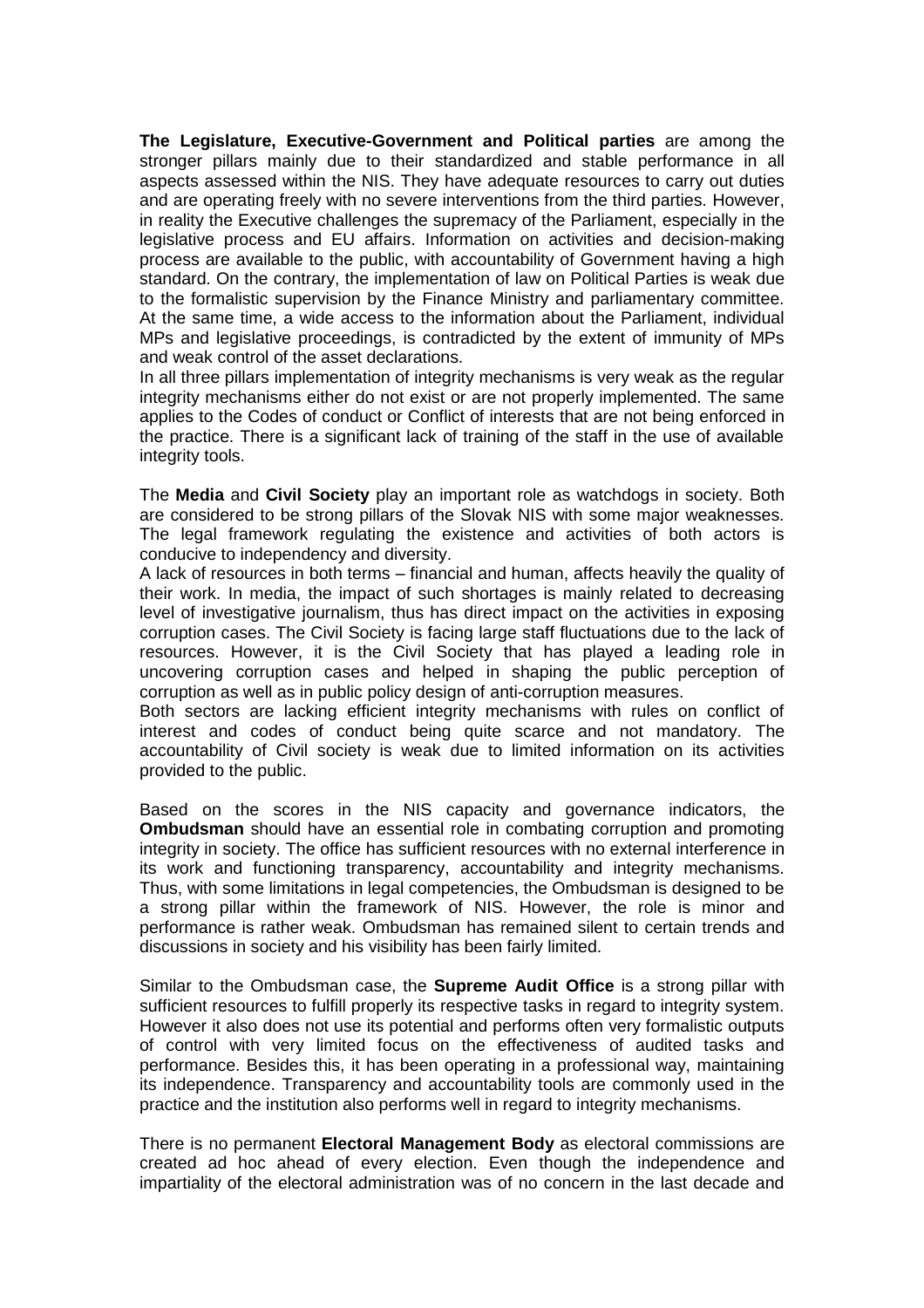only minor problems occurred in regard to elections, there are some aspects that need to be regulated in order to prevent possible future problems. The unification of electoral legislation and set up of a permanent electoral management institution is perceived as necessary.

**The Judiciary, Police Force and Prosecution** are crucial for the overall strength of the NIS in Slovakia, but none of these institutions perform well in regard to integrity and anti-corruption. Therefore the low scores<sup>1</sup> for the three should be viewed as considerable threat to the overall functioning of the system. We have lately witnessed very unstable environment in all three institutions that has influenced their ability to reflect on current problem and needs in terms of combating corruption and fostering accountability, transparency and integrity. At the same time, all three institutions have not undergone significant reforms with judiciary not carrying out substantial personnel transformation after 1989, prosecution being independent however without basic transparency measures and not being open to public, police force dealing with high level of staff turnover, political interferences and lack of transparency in its activities.

Among the three the **Judiciary** is perceived as the most crucial and primarily malfunctioning. It is perceived by the public as the most corrupt institution in Slovakia. Judiciary has guaranteed independence and self-regulation however without actual external control and with no transparency and accountability mechanisms in place. It has been confronted with public distrust, allegations of misuse of powers, nepotism, corruption, and severe lack of transparency and accountability.

**Prosecution** has recently experienced turbulent years and undergone extensive changes in some areas of functioning. Political disputes over the election of new Prosecutor General in Parliament connected with accusation of buying votes and ending up in not having a new Prosecutor General for over a year are portraying the actual situation in the sector. Lack of accountability and transparency in regard to information on prosecution activities, including no information on selection process, as well as no integrity mechanisms in place are the most significant insufficiencies affecting the scores in NIS. Contrary to the aforementioned, new amendments to legislation have brought changes that are in favour of transparency and higher accountability.

**The Police Force** has carried out improvements in its communication towards the public, although the legal framework is quite favourable to accountability. High level of staff turnover has been crucial for the overall performance of the Police Force in the last decade. Political interference as well as non-existing transparent provisions in the appointment and promotion of staff counts for the major threat to the independence of the Force. Lack of independence together with insufficient integrity mechanisms implemented in the practice are the main cause of the poor performance in the NIS.

**The Public Procurement Office** is also playing a key role in the NIS. Based on the competences and content of its work we can assume that the quality of institution sets general framework for the performance of other public institutions in terms of transparency of public procurement processes. The Office has been under enormous influence and intense pressure from political elites. Its executives have been political nominates and the Office operates as politically dependent institution with no political

 $\overline{a}$ 

<sup>&</sup>lt;sup>1</sup> Higher scores in Judiciary and Prosecution pillars, contrary to Police Force pillar, have been achieved mainly by the ammendments in legislation that were introduced by the Governemnt in the last 16 months.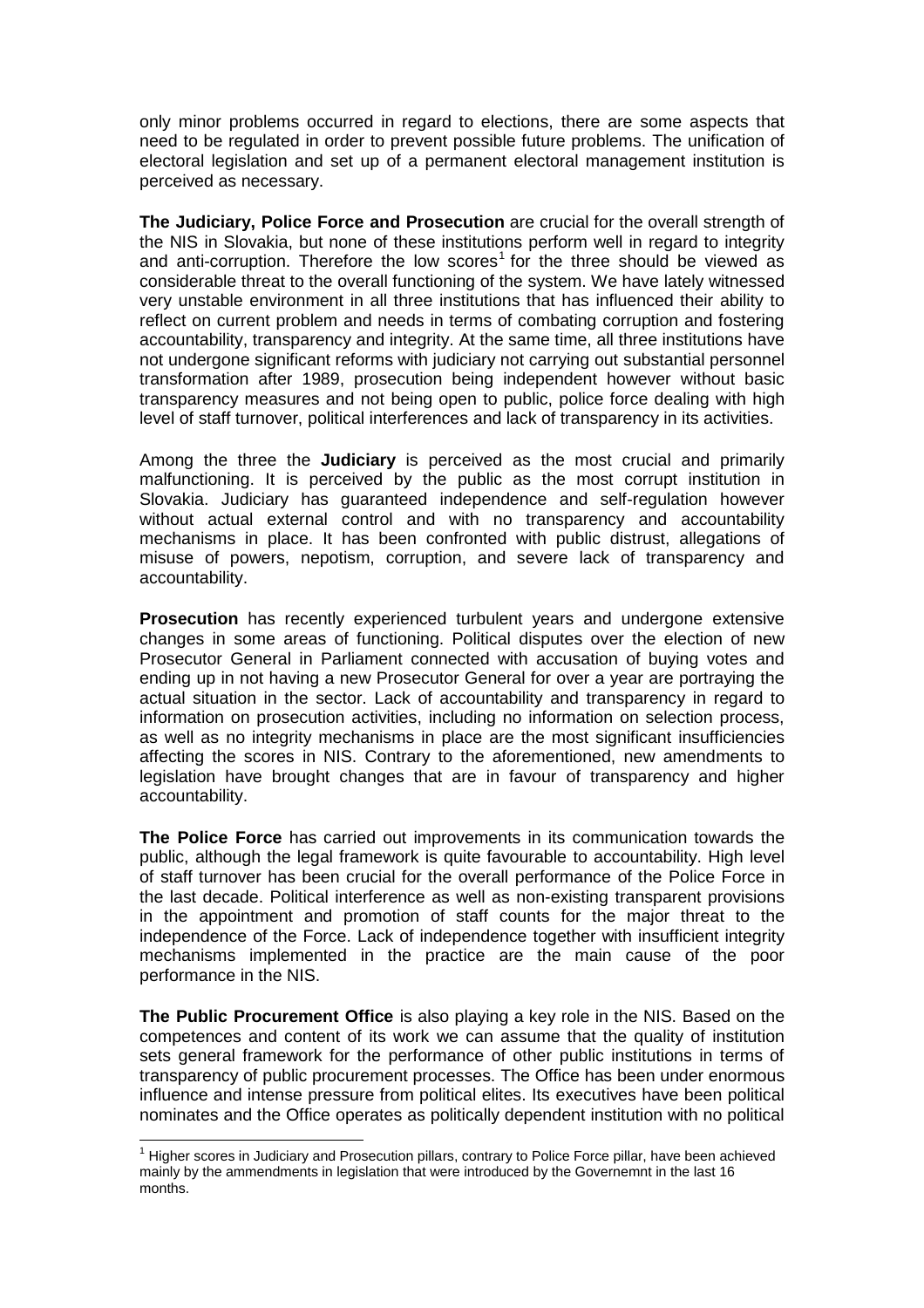power to detect and investigate misbehavior of public officeholders. The new government in 2010 agreed on sustaining the political influence over the Office by nominating an opposition candidate to the chairman position, in order to keep the balance. However the chairman was dismissed in 2011 and the prime minister announced open call for the position, which is in progress at the moment.

**President** of the Slovak Republic has been involved in NIS scoring due to his role in society and informal expectations to set good examples as well as acting as a role model. The pillar is very weak in terms of delivering and promoting transparency and integrity. President and his office have sufficient resources for functioning independently and fulfilling respective tasks. However, the president has often remained silent in issues related to corruption or transparency, mainly in some controversial causes.

Although the **Business** sector in Slovakia has been booming in last decades, it has not developed sufficient and effective transparency, accountability and integrity mechanisms. The obligations set in laws, such as publishing of annual financial reports, are often not followed by the companies and are not controlled by the state authorities. Integrity mechanisms are very weak, with limited use of codices in practice and almost non-existing whistleblowers protection. Passive role of business in regard to anti-corruption is crucial shortage for the NIS in Slovakia. There are few exceptions when businesses or their associations actively engage in anti-corruption activities.

**Local State Administration** is under undue political interference in the appointment and promotion of civil service employees. It has severe shortcomings in communication to public, thus transparency and accountability mechanisms are insufficient. Similarly to the situation on the central level, the local state administration lacks the culture of introducing and maintaining ethical codes, rules on the conflict of interest, or creating positions responsible for addressing employee and office integrity issues.

**The Special Criminal Court** plays a significant role in anti-corruption fight as it has exclusive competence in corruption cases. That is the main reason for exclusion of the pillar from the Judiciary pillar. Its performance is important for the combating of corruption, however in reality has major insufficiencies. It operates independently and has acquired formidable reputation among professionals. The Court has no efficient integrity mechanisms as it lacks rules on conflict of interest or codes of conduct. Its accountability to the public is considered to be weak due to limited information on its activities.

Due to the size of the NIS research, the executive summary is followed by a shorten version of the assessment of the pillars. It contains main findings and the scoring tables.

#### **Parliament**

#### **Summary**

While the formal rules allow the National Council of the Slovak Republic (hereinafter only as the "*Parliament*") to function as a fully independent constitutional actor, in reality the executive, in a manner similar to other modern parliamentary democracies, challenges the supremacy of the Parliament, especially in the legislative process and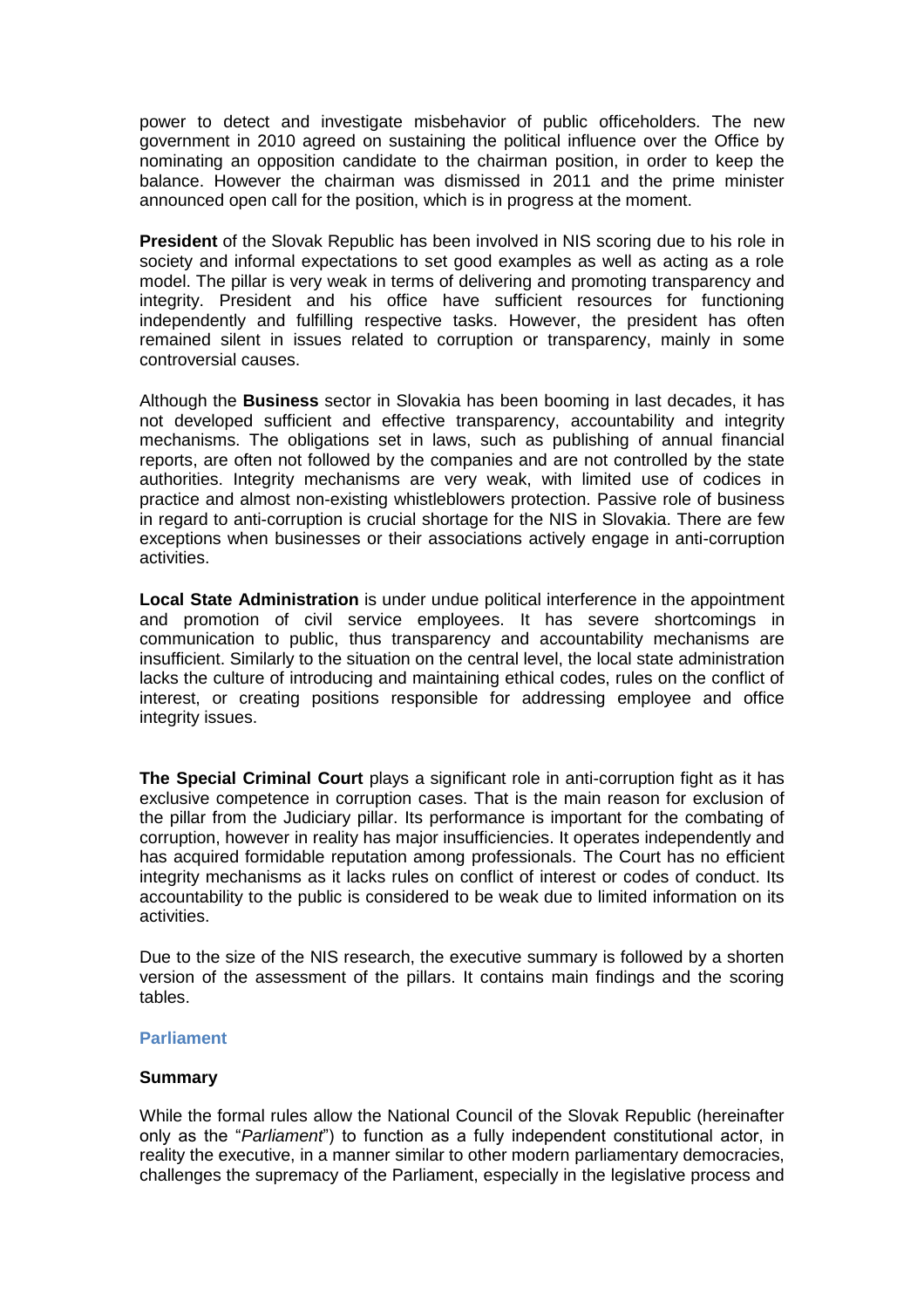EU affairs. Despite the fact that the law and practice allow for a wide access to the information about the Parliament, individual MPs and legislative proceedings, a longterm criticism by media, NGOs and public is oriented toward the practice of the accountability and integrity mechanisms, especially the extent of immunity of MPs, control of the asset declarations and of political parties and their finances.

One of the main weaknesses of this pillar is related to the absence of regulations that are crucial for strong integrity legislation, namely rules concerning post-employment restrictions, lobbying and a comprehensive code of conduct. The implementation of the existing integrity legislation in practice is considered to be inadequate due to the unwillingness of the relevant committee to demand specific information regarding MPs" assets (e.g. value of real property), to examine the submitted asset declarations thoroughly and to determine appropriate consequences for violations of the rule on conflict of interest.

The accountability of the Parliament is limited by the absence of a legal mechanism for involvement of the public in its work and legal remedies against the actions of the Parliament and individual MPs. The enforcement of accountability in practice is complicated by the extent of the immunity enjoyed by MPs, which includes immunity for misdemeanours. The provision of information on the work of the Parliament to the public beyond the extent required by the Freedom of Information Act is considered positive both for the accountability and transparency of the Parliament.

| <b>Parliament</b><br>Overall Pillar Score: 71 / 100 |                     |           |     |  |  |
|-----------------------------------------------------|---------------------|-----------|-----|--|--|
| <b>Indicator</b><br><b>Practice</b><br>Law          |                     |           |     |  |  |
| <b>Capacity</b><br>88/100                           | <b>Resources</b>    | 100       | 75  |  |  |
|                                                     | Independence        | 100       | 75  |  |  |
| Governance<br>63/100                                | Transparency        | 100       | 100 |  |  |
|                                                     | Accountability      | 50        | 50  |  |  |
|                                                     | Integrity           | 50        | 25  |  |  |
| <b>Role</b><br>63/100                               | Executive oversight | 50        |     |  |  |
|                                                     | Legal reforms       | $50 - 75$ |     |  |  |

#### **Executive - Government**

#### **Summary**

Resources of the Executive are quite fluctuating thus cannot be properly assessed. Overall the resources are sufficient for performance of assigned tasks. Law guarantees the independence of executive. No clear evidence of unduly interventions from other actors in activities and decisions of the executive have been proven.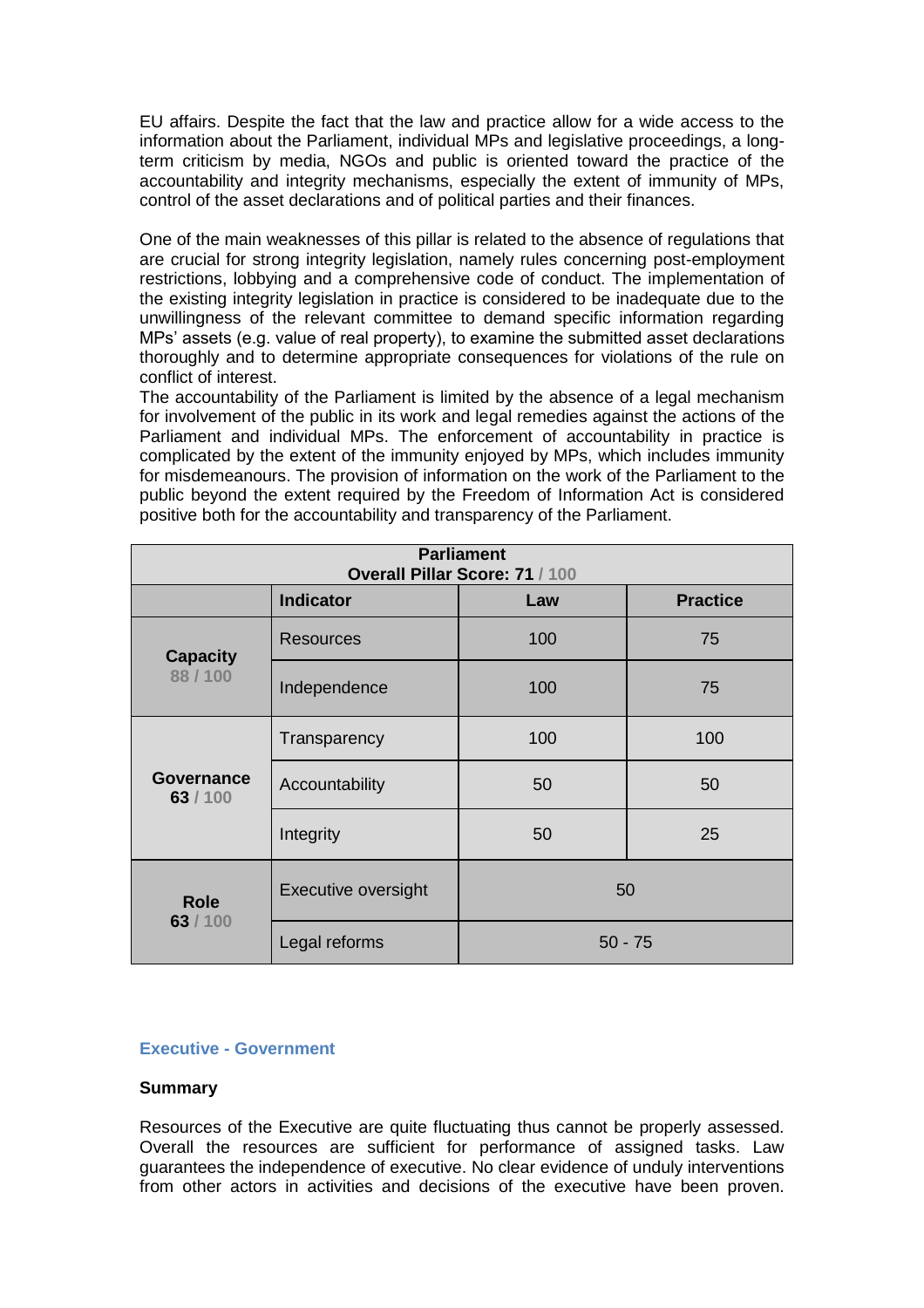However, doubts have been raised in regard to the business sector and its intervention with the executive. The independent executive is challenged by the attempt of entrepreneurs to promote their power to get influence over decisions of the executive.

Several provisions such as well-designed Freedom of Information Act (hereinafter also as "FOIA") or expert review process accessible to the public safeguard transparency of the executive and a few well-designed monitoring tools for overseeing the government are in place. Contrary, implementation of integrity mechanisms is very weak as most of the regular integrity mechanisms either do not exist or are not well implemented in the practice. Codes of conduct or Conflict of interests, if existing, are not being enforced in the practice and staff members are not trained/educated on their content. There are no existing and functioning whistleblowers protection mechanisms in practice.

| <b>Executive - Government</b><br>Overall Pillar Score: 69 / 100 |                                                   |     |          |  |  |
|-----------------------------------------------------------------|---------------------------------------------------|-----|----------|--|--|
| <b>Indicator</b><br><b>Practice</b><br>Law                      |                                                   |     |          |  |  |
| <b>Capacity</b><br>75/100                                       | Resources                                         |     | 50       |  |  |
|                                                                 | Independence                                      | 100 | 75       |  |  |
| Governance<br>67/100                                            | Transparency                                      | 100 | 75       |  |  |
|                                                                 | Accountability                                    | 100 | 75       |  |  |
|                                                                 | <b>Integrity Mechanisms</b>                       | 50  | $\Omega$ |  |  |
| <b>Role</b><br>63/100                                           | Public sector<br>management (law and<br>practice) | 50  |          |  |  |
|                                                                 | Legal system                                      | 75  |          |  |  |

#### **President**

#### **Summary**

Given the stature of being the head of state, the President and his Office has in principle an adequate budget, guaranteed by law in order to be able to fulfil his role accordingly. Whereas Slovakia"s legislation explicitly defines the role and the President's political independence, due to the fairly short democratic experience since the country's independence in 1993, the position of the President still shows hints of a latent political interconnected "favours" or other reciprocal influences to some parties. Especially in the field of issues related to corruption or transparency, where the President has remained silent in some controversial causes, still reinforces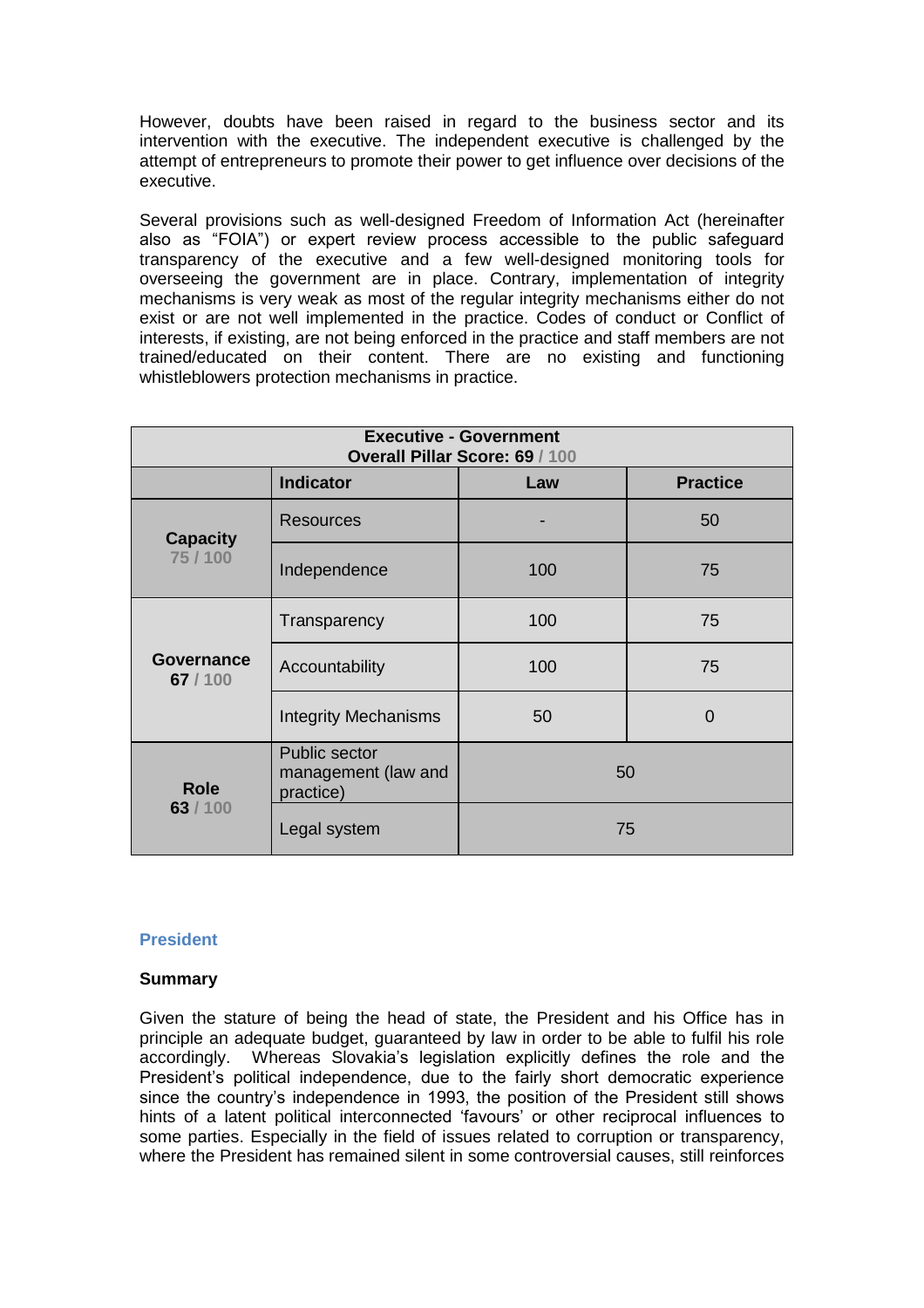such suspicions; a more active engagement for a more firm position against corruption is lacking and would be a welcome given from a head of state.

The absence of a code of conduct for the President makes it difficult to measure the extent of his integrity in practice, however, the earlier mentioned total silence on controversial behaviour among government politicians (overpriced tenders, embezzlements of funds, a corrupted and controlled judiciary) is feeding the perception of a deficit in integrity. While there are some regulations in place to ensure transparency, such as the obligation to submit an asset declaration or to make the budget of the President"s Office public, hardly any additional regulations for the control of the decision making process are in place. If information is requested on the basis of the Freedom of Information Act, it is up to the discretion of the President"s Office to decline or release it (where it could fall e.g. under "classified" information). The disclosure of the President"s asset declaration online is considered to have a somewhat limited contribution to transparency in practice as the data within in it are not verifiable and could be inaccurate generally.

| <b>Executive - the President</b><br>Overall Pillar Score: 39 / 100 |                             |     |     |  |  |
|--------------------------------------------------------------------|-----------------------------|-----|-----|--|--|
| <b>Indicator</b><br><b>Practice</b><br>Law                         |                             |     |     |  |  |
| <b>Capacity</b><br>83/100                                          | <b>Resources</b>            |     | 100 |  |  |
|                                                                    | Independence                | 100 | 50  |  |  |
| Governance<br>33/100                                               | Transparency                | 50  | 0   |  |  |
|                                                                    | Accountability              | 50  | 50  |  |  |
|                                                                    | <b>Integrity Mechanisms</b> | 50  | 0   |  |  |
| <b>Role</b><br>0/100                                               | Legal system                | O   |     |  |  |

#### **Local state administration**

#### **Summary**

Resources in the local state administration are sufficient in terms of financial and technical resources. Staff changes occur after each election, according to the changes in ministerial posts. Political nominations are quite common, particularly on the middle and top management level. There are no functioning regulations, which would prevent undue political interference in the appointment and promotion of civil service employees. In practice, at the local state administration level there are no effective tools of control which would be able to expose flaws and deliberate misconduct.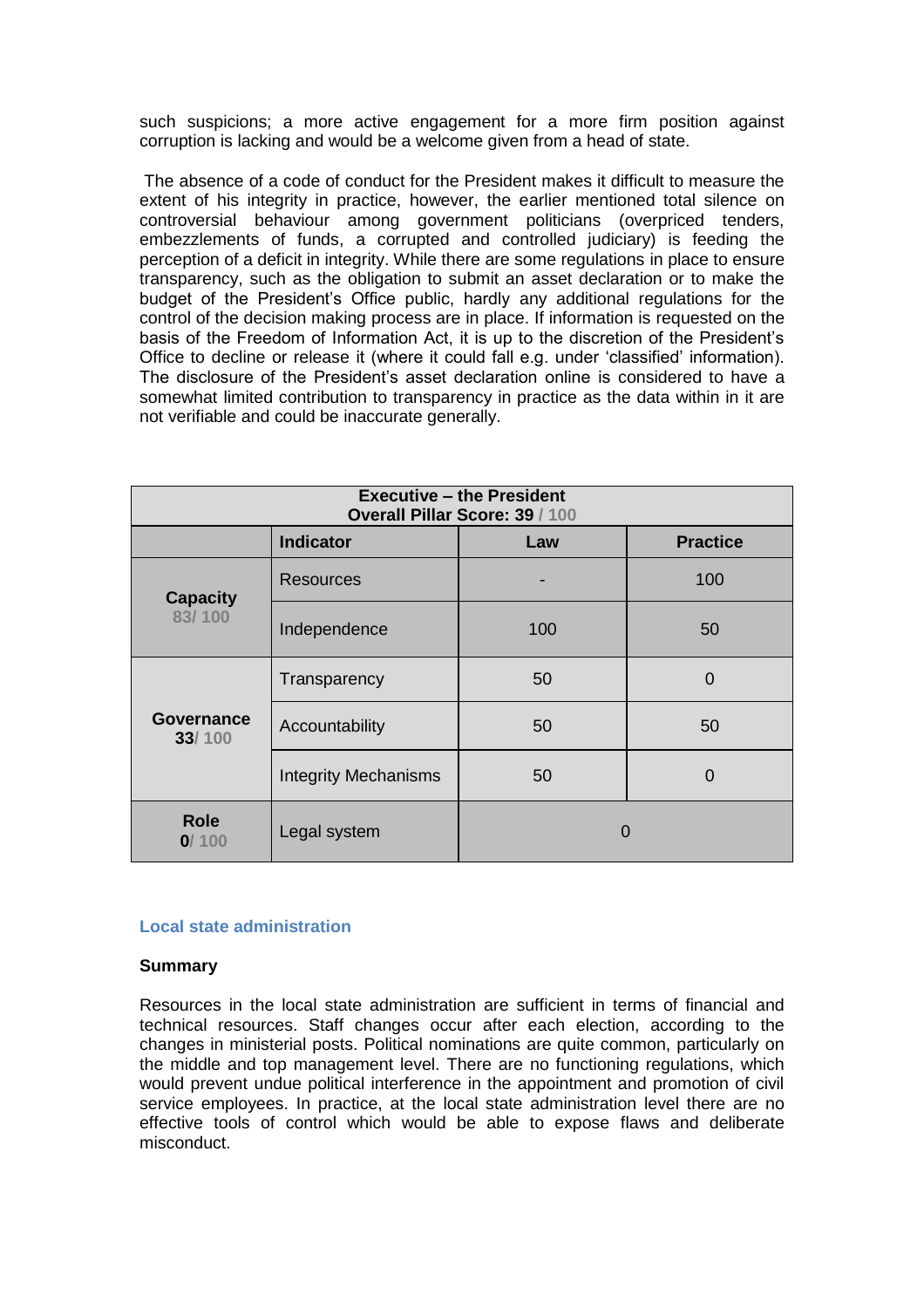Civil service employees must submit their asset declaration to the Head of Service Office, however the superior only reviews it and no other type of oversight is in place. The Freedom of Information Act (FOIA) regulates the terms, procedure and scope of free access to information. Citizens" access to information on the local state administration without the use of FOIA requests is very limited and the regulation has severe legal gaps. It is also not clear how the processes functions and what citizens have to do and what time limits they have to keep gaining necessary information<sup>2</sup>. There is a large information asymmetry about activities of the local state administration and moreover, no tools are available in practice that would reduce this asymmetry. The hiring processes are formally carried out in accordance with law, but in practice hiring is often a pre-agreed process.

Due to the absence of legislation on whistleblower protection, the protection of people reporting crimes and misconduct in the local state administration is insufficient and essentially non-existent. The Act on Civil Service does not provide rules regarding post-employment restrictions.

The basic integrity mechanisms in the local state administration are mostly not functional. Similarly to the situation in the central state administration, the local state administration lacks the culture of introducing and maintaining ethical codes, rules on the conflict of interest, or creating positions responsible for addressing employee and office integrity issues. There is some awareness of the Ethical Code and rules on gifts among the staff but their application in practice is questionable<sup>3</sup>. Similarly, there is no mechanism to which a civil servant could turn to in case of ambiguity in rules.

| <b>Local State Administration</b><br>Overall Pillar Score: 40 / 100 |                             |     |    |  |  |
|---------------------------------------------------------------------|-----------------------------|-----|----|--|--|
| <b>Indicator</b><br><b>Practice</b><br>Law                          |                             |     |    |  |  |
| <b>Capacity</b><br>42/100                                           | Resources                   |     | 50 |  |  |
|                                                                     | Independence                | 50  | 25 |  |  |
| <b>Governance</b><br>54/100                                         | Transparency                | 100 | 25 |  |  |
|                                                                     | Accountability              | 75  | 25 |  |  |
|                                                                     | <b>Integrity Mechanisms</b> | 75  | 25 |  |  |
| <b>Role</b><br>25/100                                               | <b>Public education</b>     | 25  |    |  |  |

# **Judiciary**

# **Summary**

Slovak judiciary and its current state in the constitutional system is one of the most visible themes of political discourse. It stems from the latest decade development, in which on the one hand the judiciary was guaranteed full independence and self-

 $\frac{2}{\pi}$ ibid

 $3$  Interview of Mr. Lastic and Mr. Marusinec with author.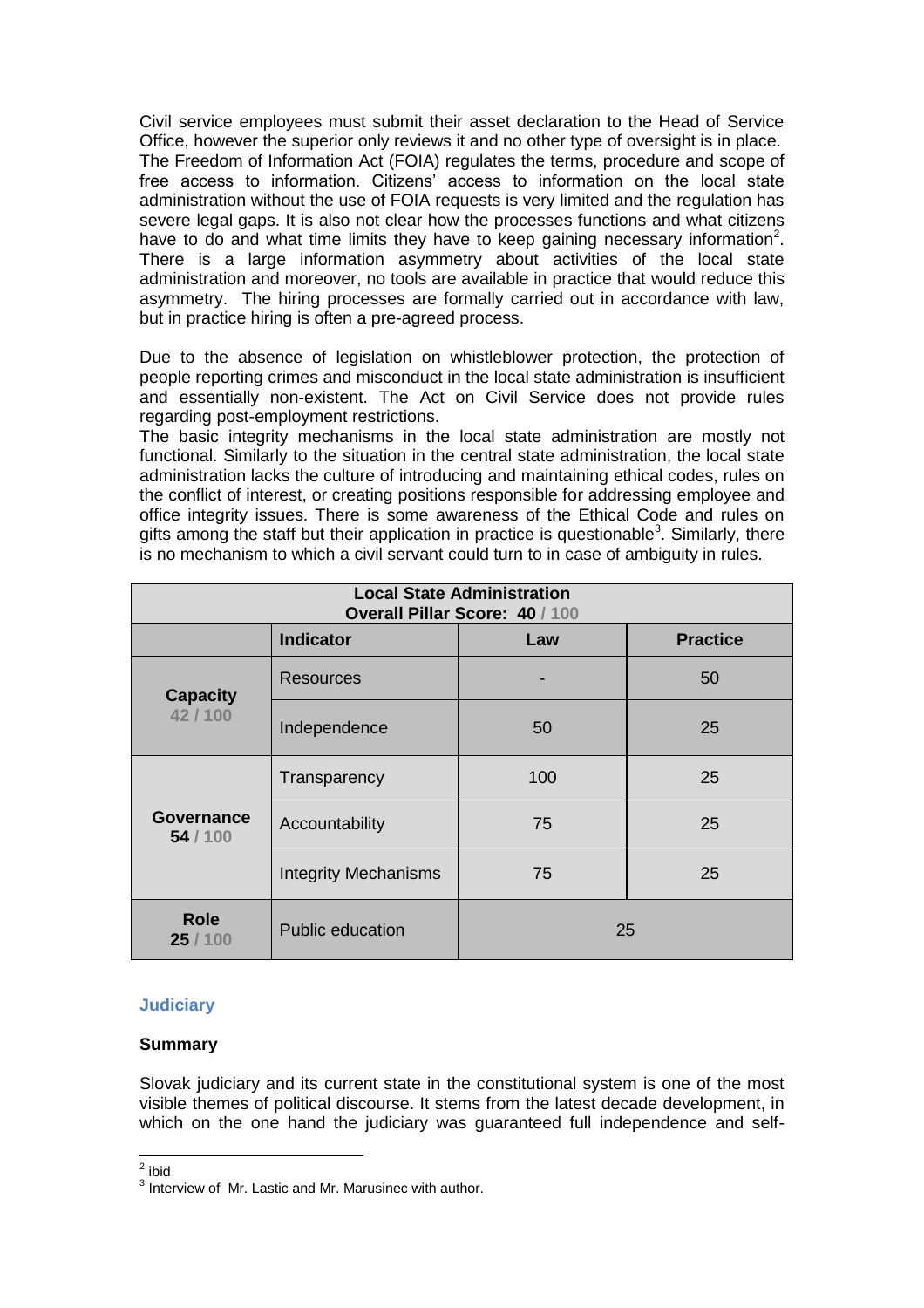regulation in the 2001 amendment of the constitution, but on the other it is confronted with public distrust, allegations of misuse of powers, nepotism, corruption, and severe lack of transparency and accountability.

The judiciary remains the only constitutional power that did not undergo substantial personnel transformation after 1989. In a reaction to the turmoil period of 1990"s, in which the executive and the parliament repeatedly overstepped boundaries for separation of powers and the government directly influenced judges´ selection, the 2001 amendment strengthened the independence of the judiciary by allowing judges to serve for life and by establishing the Judicial Council, the self-governing body to administer the majority of judicial affairs.

The strengthening of judiciary"s independence in 2001 was not, however, intertwined with the introduction of transparency and accountability mechanisms, allowing for external control of the judiciary. The problems include various allegations of using disciplinary proceedings to target critical judges, allegations of nepotism in candidate selection for judges and the 2009 election of former Justice Minister S. Harabin (2006-09) directly to the position of Chief Justice of Supreme Court in 2009. The practice provides repeated examples that disciplinary motions and subsequent proceedings were used arbitrarily to intimidate judges that were publicly critical of current state in the judiciary. This not only undermines consistency and fairness of decision-making by the disciplinary court and the Judicial Council, but potentially also legitimacy of disciplinary proceedings and their perception by the general public. The delays in court proceedings also pose a problem for the accountability of the judiciary. At the same time, the judiciary is considered to be the most distrusted institution in Slovakia (32% trust, 65% distrust)<sup>4</sup>, while also perceived as the most corrupt one<sup>5</sup>.

| <b>Judiciary</b><br>Overall Pillar Score: 49 / 100 |                                            |    |    |  |  |  |
|----------------------------------------------------|--------------------------------------------|----|----|--|--|--|
|                                                    | <b>Indicator</b><br><b>Practice</b><br>Law |    |    |  |  |  |
| <b>Capacity</b><br>56 / 100                        | <b>Resources</b>                           | 75 | 50 |  |  |  |
|                                                    | Independence                               | 75 | 25 |  |  |  |
|                                                    | Transparency                               | 75 | 50 |  |  |  |
| Governance<br>54/100                               | Accountability                             | 75 | 25 |  |  |  |
|                                                    | <b>Integrity Mechanisms</b>                | 75 | 25 |  |  |  |
| <b>Role</b><br>38 / 100                            | Executive oversight                        | 50 |    |  |  |  |
|                                                    | Corruption<br>prosecution                  | 25 |    |  |  |  |

 4 Standard Eurobarometer 74, 2010 National Report on Slovakia, available at:

[http://ec.europa.eu/public\\_opinion/archives/eb/eb74/eb74\\_sk\\_sk\\_nat.pdf](http://ec.europa.eu/public_opinion/archives/eb/eb74/eb74_sk_sk_nat.pdf) [Accessed on 17 November 2011].

<sup>5</sup> Global Corruption Barometer 2009, Full report, available at:

<http://transparency.org/content/download/43788/701097> [Accessed on 17 November 2011].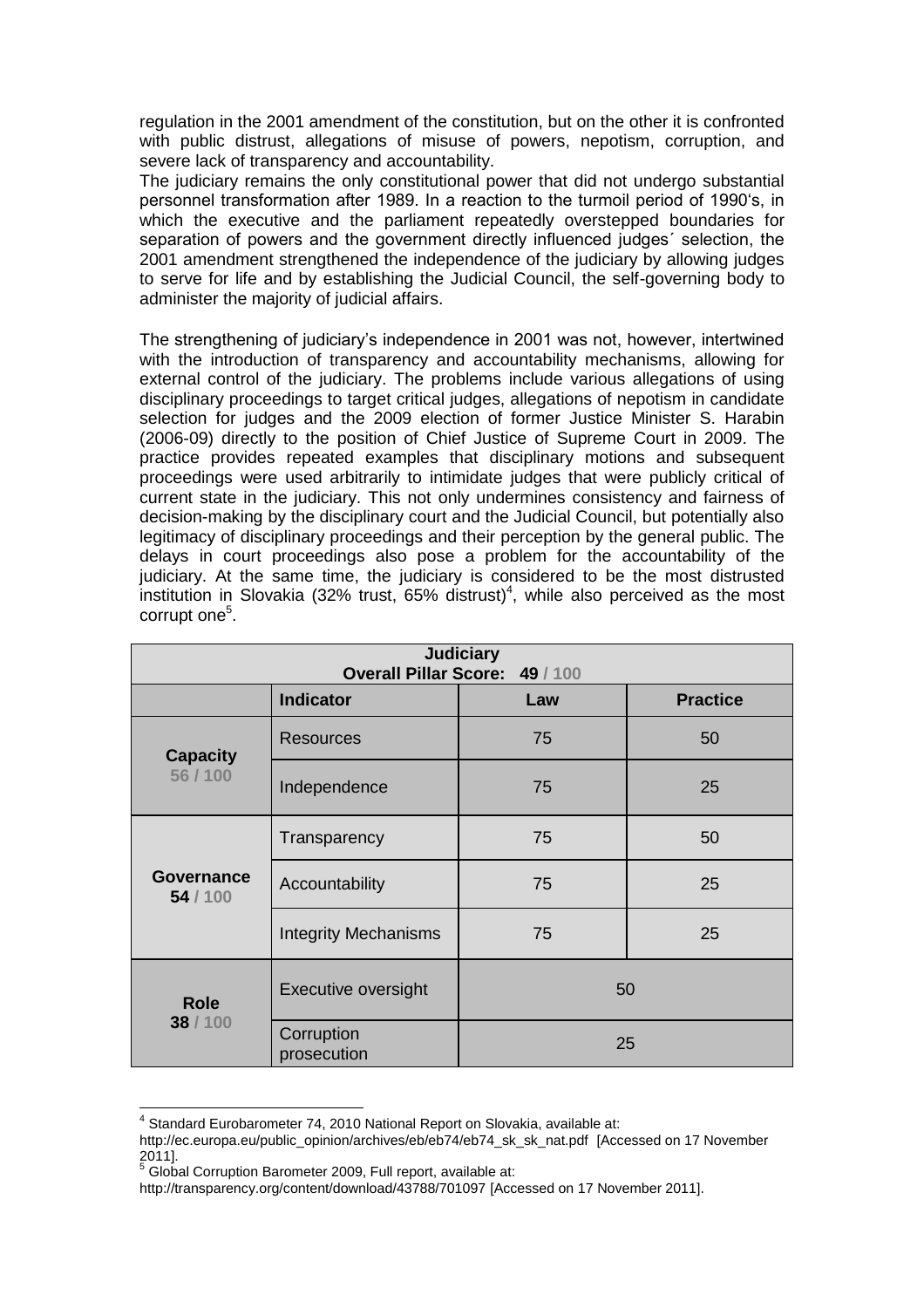# **Specialized Criminal Court**

# **Summary**

The legal framework is generally supportive to Specialized criminal Court (hereinafter also as the "SCC"). Financial as well as human resources are considered to be sufficient and educational background of judges and the stuff is adequate. SCC operates in a non-partisan manner without any external interference. Relations between SCC and other institutions are of a good and professional quality, both with the Special Prosecutor´s Office, , representing the State and with the police. In regard to other subjects, the work of the SCC is considered to be very professional and speed of legal proceeding is on a high level.

Accountability of the court is considered to be very weak due to limited information on its activities. There are not many provisions in place in regard to the accountability of the SCC to the public. At the present time a court does not provide the public with annual or other reports as it is not required by the law. The SCC is not an open institution as people have no relevant information on its activities. The public can, however, obtain information about activities and decision-making processes upon request based on Freedom of Information Act. SCC chairman as well as judges are disposed to make all judgments public. The court also provides information on criminal proceedings to the media through professional spokesperson.<sup>6</sup>

However, the court has no efficient integrity mechanisms as it lacks rules on conflict of interest or codes of conduct. The Code of Conduct adopted by the Judicial Council provides recommendations for all judges. The Code is not mandatory and therefore it is only up to judge"s decision whether he/ she follows these recommendations.

There are no regulations which protect *whistleblowers* who report misconduct of the SCC and no regulations about citizen oversight committees at all.

| <b>Specialized Criminal Court</b><br>Overall Pillar Score: 45 / 100 |                                            |     |     |  |  |  |
|---------------------------------------------------------------------|--------------------------------------------|-----|-----|--|--|--|
|                                                                     | <b>Indicator</b><br><b>Practice</b><br>Law |     |     |  |  |  |
| <b>Capacity</b><br>81/100                                           | <b>Resources</b>                           | 50  | 75  |  |  |  |
|                                                                     | Independence                               | 100 | 100 |  |  |  |
| <b>Governance</b><br>42/100                                         | Transparency                               | 75  | 75  |  |  |  |
|                                                                     | Accountability                             | 25  | 25  |  |  |  |
|                                                                     | <b>Integrity Mechanisms</b>                | 25  | 25  |  |  |  |

 $\overline{a}$  $6$  Mr. Kralik said that a spokesperson in the past was a judge from SCC and it was very difficult to manage this two functions together.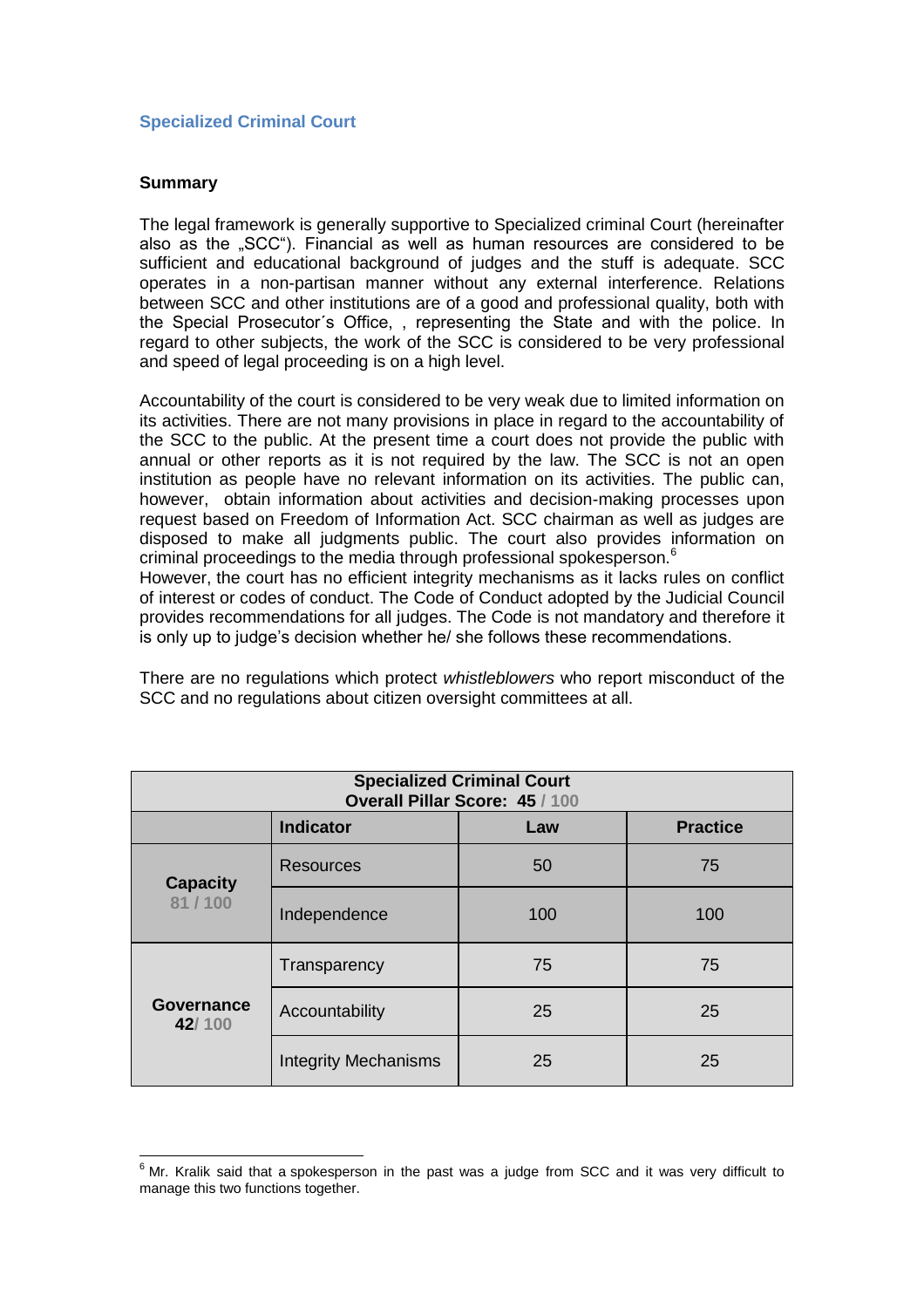| <b>Role</b><br>13/100 | Prevention | 25 |
|-----------------------|------------|----|
|                       | Education  |    |

# **Electoral Management Body**

# **Summary**

The independence and impartiality of the electoral administration in Slovakia was of no concern in in the last decade. According to the final report of the OSCE/ODIHR mission on the 2010 parliamentary elections "the parliamentary elections were conducted in a pluralistic environment characterised by general respect for fundamental rights and freedoms, equitable campaign conditions and a high degree of public trust in the impartiality of the election administration"<sup>7</sup>. Despite a lack of serious problems several areas of electoral management are left unregulated by the law and need to be addressed properly. The Central Electoral Commissions that are temporarily created every election do not have explicit procedural rules for their work. A more clear division of powers and responsibilities between the commissioners and the secretary of CEC has to be included into electoral law. The current government, under the supervision of the Interior Ministry, prepares a systematic overhaul of electoral management that is to create a personally and financially independent permanent EMB. The efforts of the Ministry to unify electoral legislation and establish a permanent electoral management institution has to have an urgency four elections will coincide in 2014.

The existing election legislation does not comprehensively address access to the information on the organisation and functioning of the electoral management body and its decisions. While there are several provisions that regulate information access, they do not cover all aspects related to the transparency of the electoral management. The law on parliamentary elections stipulates that the CEC has to make session minutes, however, does not oblige the CEC to publish them. It also does not explicitly provide that the decisions of CECs, RECs and DECs are public. Similarly, the election law stipulates details of information that have to be included in final reports of DEC, REC and CEC, but there are no provisions that provide explicitly an open access to these reports. Although the law does not explicitly provide for open sessions of CECs, in reality they are open to the public and the media and all minutes are published on the website of the Interior Ministry. In practice there are no serious problems that hamper transparency of electoral management. The process of candidate registration is generally inclusive and transparent and allows candidates that were not registered to file a motion with the court. The same applies to accessibility of voters' lists, which are available for scrutiny at the municipal offices. They are not, however, accessible online.

There are almost no provisions in place to ensure the integrity of members of the electoral management body. Only the political parties that nominated the members

 $\overline{a}$ <sup>7</sup> OSCE/ODIHR, SLOVAK REPUBLIC PARLIAMENTARY ELECTIONS 12 June 2010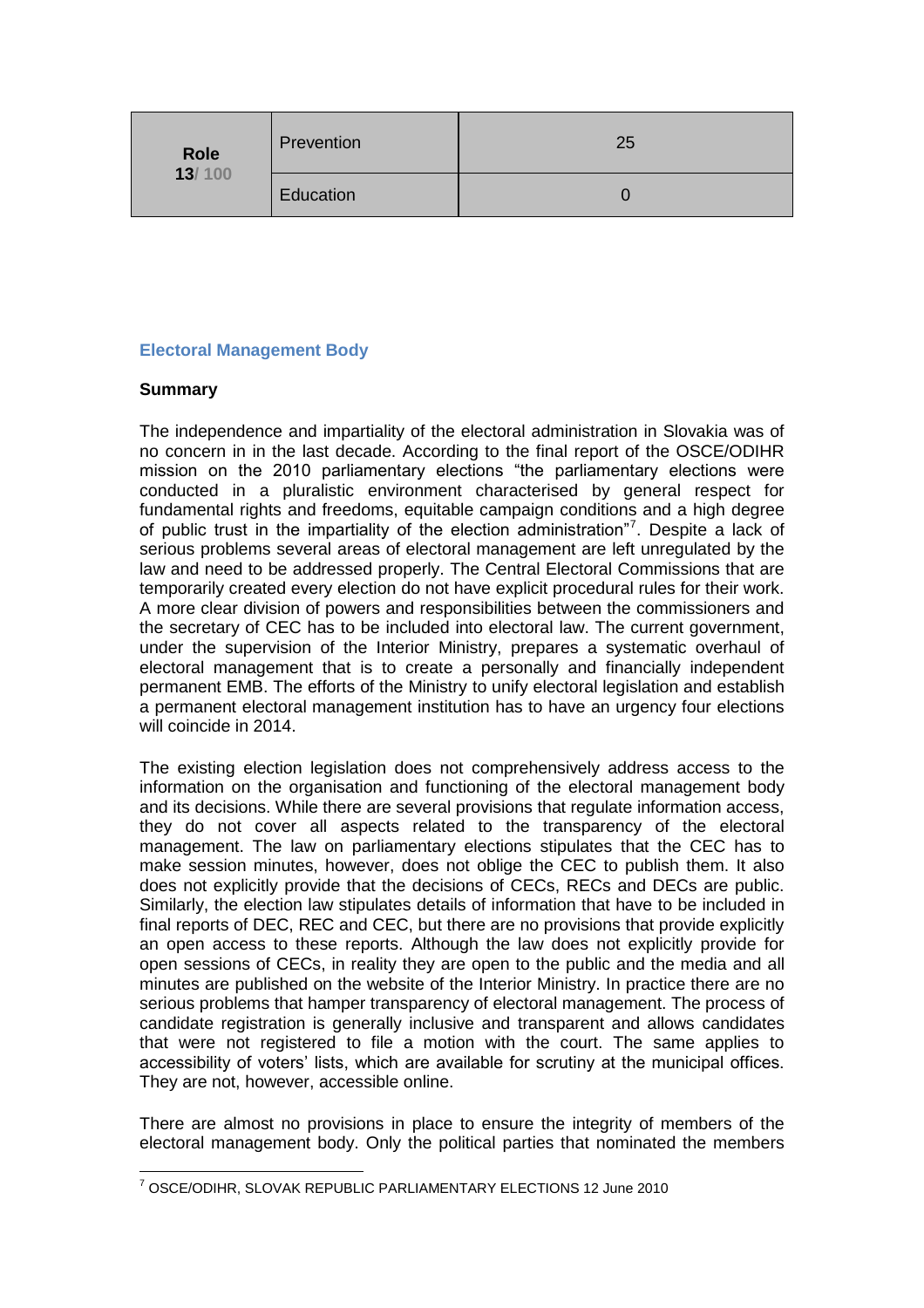may recall them. Aside from the obligation to take an oath, there are no other provisions that regulate integrity mechanisms for members of electoral commissions.

| <b>Electoral Management Body</b><br>Overall Pillar Score: 63 / 100 |                             |                |     |  |  |
|--------------------------------------------------------------------|-----------------------------|----------------|-----|--|--|
| <b>Indicator</b><br><b>Practice</b><br>Law                         |                             |                |     |  |  |
| <b>Capacity</b><br>75/100                                          | <b>Resources</b>            |                | 75  |  |  |
|                                                                    | Independence                | 50             | 100 |  |  |
| Governance<br>50/100                                               | Transparency                | 50             | 75  |  |  |
|                                                                    | Accountability              | 50             | 75  |  |  |
|                                                                    | <b>Integrity Mechanisms</b> | $\overline{0}$ | 50  |  |  |
| <b>Role</b><br>63/100                                              | <b>Campaign Regulation</b>  | 25             |     |  |  |
|                                                                    | Election<br>Administration  | 100            |     |  |  |

# **Political Parties**

#### **Summary**

The overall level of political competition in Slovakia is open and effective, and there were no reports of state interference in the activities of political parties. The political parties operate freely and are subject only to reasonable oversight. The legal framework provides safeguards that prevent unwarranted external influence in the activities of political parties.

There are a few loopholes in the regulatory framework for accountability and transparency in political party financing. While the law on political parties obliges political parties to publish annual reports that include information on party incomes and expenditures, the law does not clarify level of detail when it comes to the local and regional branches of parties. The current legislation also does not cover campaign expenses of individual candidates. The current system of financing of political parties is biased toward parliamentary parties due to the existence of 3% threshold. While the 2005 law on political parties imposed stricter rules for parties' accounting (i.e. public annual reports), the implementation of the law is weak due to the formalistic supervision by the Ministry of Finance of the Slovak Republic and parliamentary committee.

The law on political parties includes general requirements on content of the charter that is attached to the registration of the party; however, it does not specify any additional information and the internal democratic governance are left to be decided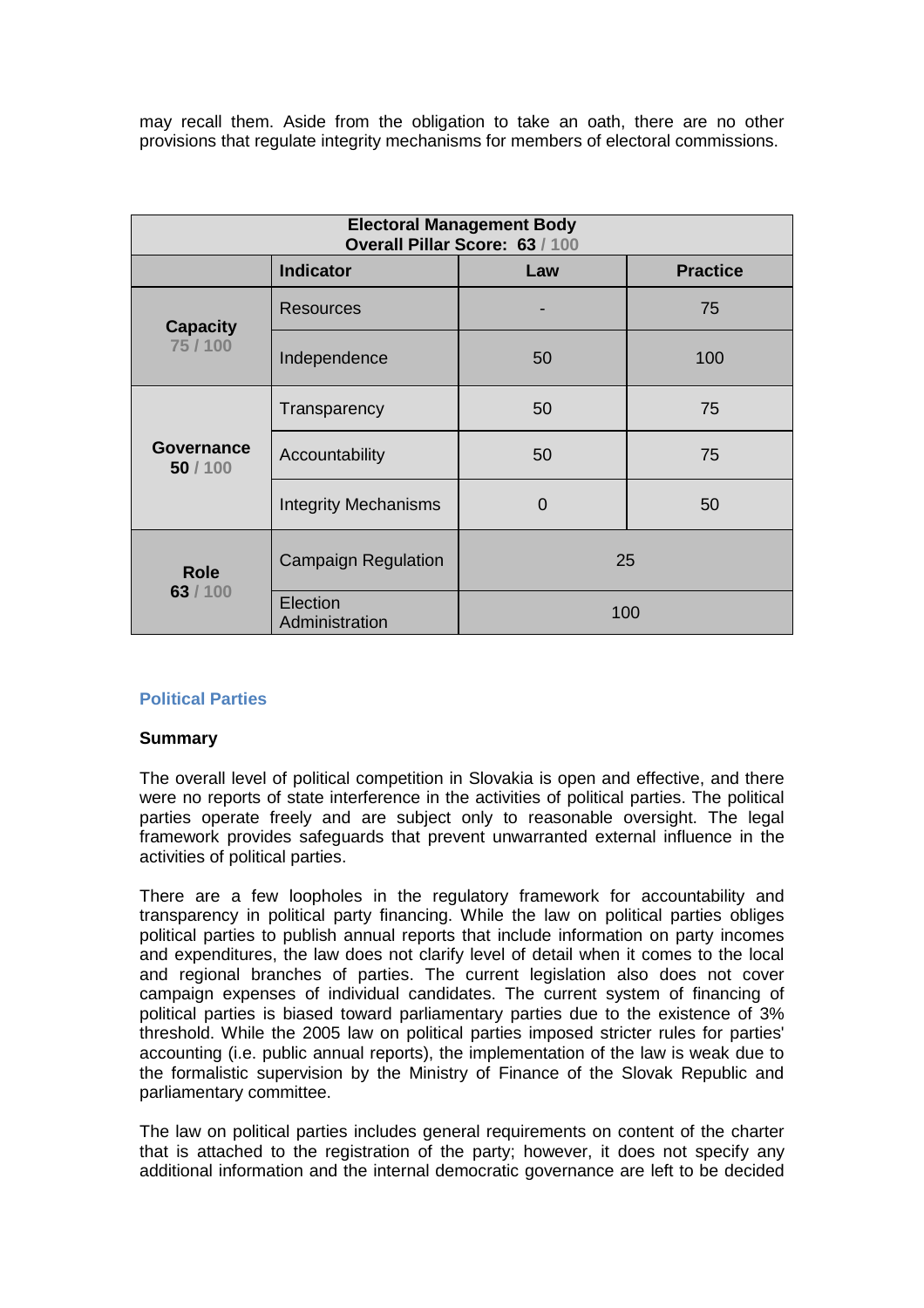by the parties themselves. $8$  All of the major parties have their charters available though their websites. All of them include regulations on their internal democratic governance; however, they vary in their scope. While all major parties elect their leadership, in last decade only a few of leadership elections were contested. The formal rules for selection of candidates for parliamentary election have also limited impact.

| <b>Political Parties</b><br>Overall Pillar Score: 69 / 100 |                                            |     |     |  |  |
|------------------------------------------------------------|--------------------------------------------|-----|-----|--|--|
| <b>Indicator</b><br><b>Practice</b><br>Law                 |                                            |     |     |  |  |
| <b>Capacity</b><br>94 / 100                                | Resources                                  | 100 | 75  |  |  |
|                                                            | Independence                               | 100 | 100 |  |  |
| Governance<br>63/100                                       | Transparency                               | 75  | 75  |  |  |
|                                                            | Accountability                             | 75  | 25  |  |  |
|                                                            | Integrity                                  | 75  | 50  |  |  |
| <b>Role</b><br>50/100                                      | Interest aggregation<br>and representation | 50  |     |  |  |
|                                                            | Anti-corruption<br>commitment              | 50  |     |  |  |

# **Supreme Audit Office**

# **Summary**

The Supreme Audit Office of the Slovak Republic (hereinafter only as "SAO"), was established in 1993. Its remit and mandate are defined by the Constitution of the Slovak Republic ("the Constitution")<sup>9</sup> and by a separate legislation, specifically by the law referred to as Act No. 39/1993 on Supreme Audit Office, as subsequently amended by other legislation $^{10}$ .

As defined in Law, apart from audits of legality and regularity of financial management and accounting of public resources, the Office also carries out performance and effective audit.

entified to the difference of the mode of the mode of the some additional system of the some additional information on internal democracy in Slovakia some additional information on internal democracy in Slovakia substantia Country Report based on Research and Dialogue with Political Parties, available at:

www.idea.int/parties/upload/Slovakia\_report\_March06.pdf (accessed 26 May 2011) <sup>9</sup> Act No. 460/1992 Coll. The Constitution of the Slovak Republic (the "Constitution").

<sup>&</sup>lt;sup>10</sup> Act No. 39/1993 Coll. on the Supreme Audit Office of the Slovak Republic, as amended ("SAO Act").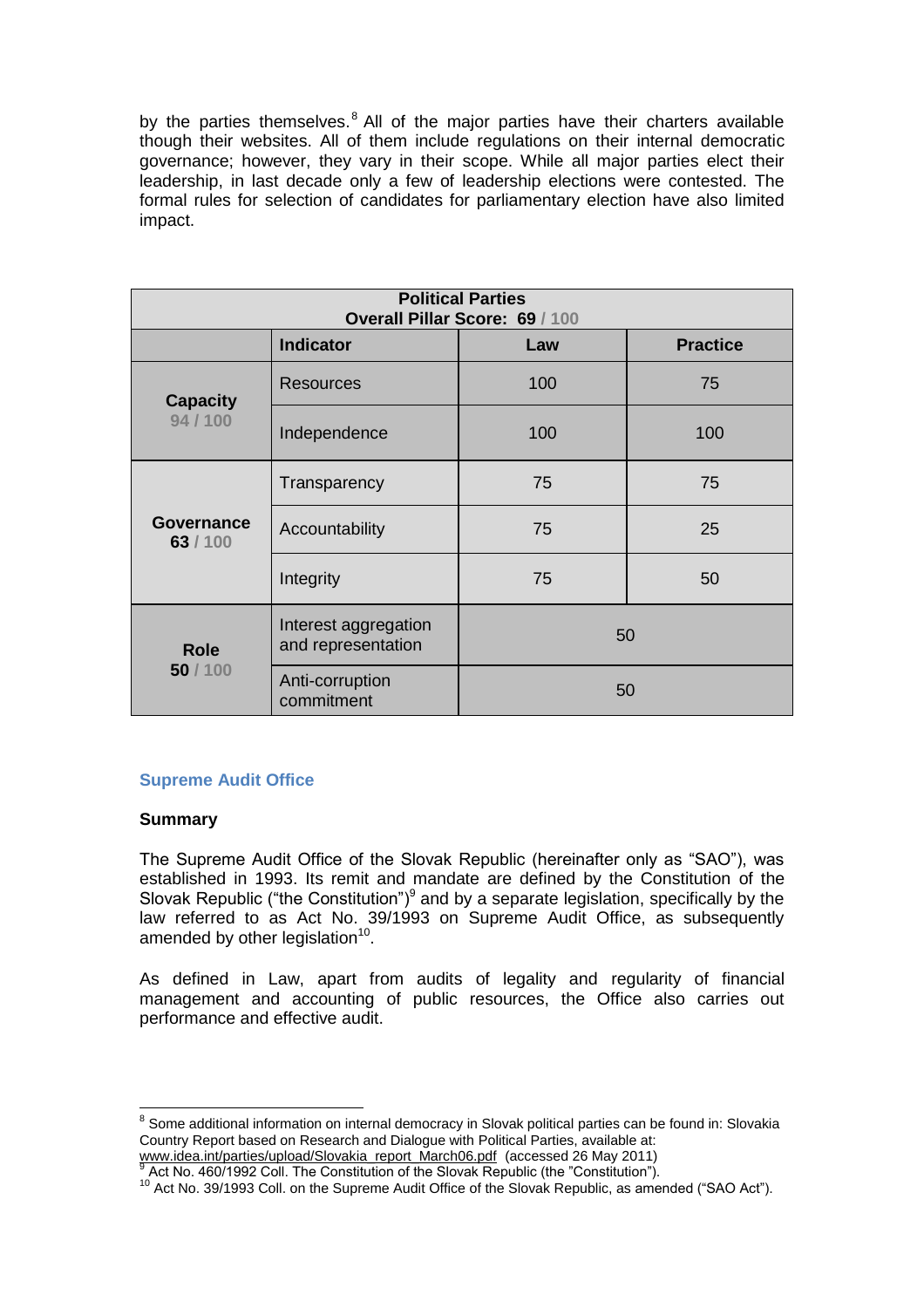It is a strong pillar with sufficient resources to fulfill properly its respective tasks in regard to integrity system. However it also does not use its potential and performs often very formalistic outputs of control with very limited focus on the effectiveness of audited tasks and performance. Besides this, it has been operating in a professional way, maintaining its independence. Transparency and accountability tools are commonly used in the practice and the institution also performs well in regard to integrity mechanisms.

| <b>Supreme Audit Office</b><br>Overall Pillar Score: 75 / 100 |                                              |     |                 |
|---------------------------------------------------------------|----------------------------------------------|-----|-----------------|
|                                                               | <b>Indicator</b>                             | Law | <b>Practice</b> |
| <b>Capacity</b><br>83/100                                     | <b>Resources</b>                             |     | 100             |
|                                                               | Independence                                 | 75  | 75              |
| Governance<br>83/100                                          | Transparency                                 | 75  | 100             |
|                                                               | Accountability                               | 75  | 100             |
|                                                               | <b>Integrity Mechanisms</b>                  | 75  | 75              |
| <b>Role</b><br>58 / 100                                       | <b>Effective financial audits</b>            | 50  |                 |
|                                                               | Detecting and<br>Sanctioning<br>Misbehaviour | 75  |                 |
|                                                               | <b>Improving Financial</b><br>Management     | 50  |                 |

# **Public Procurement Office**

# **Summary**

The Office"s operational, financial, or personal independence is not guaranteed by law. The law on public procurement does not prevent political nominations to the posts at the Office, political pressure on the individual senior executives as regular employees or political pressure on individual Office's decisions.<sup>11</sup> External interference to independence of the PPO´s Chairman is a constant threat to him/her in practice due to the fifth reason for his removal, i.e. the allegation of failure of the PPO to discharge its duties under applicable legal regulations. This reason for removal is very vague and can be misused as a tool to force Chairman into politically based decisions.

 $\overline{a}$  $11$  Interview of Mr. Jaroslav Lexa with the author.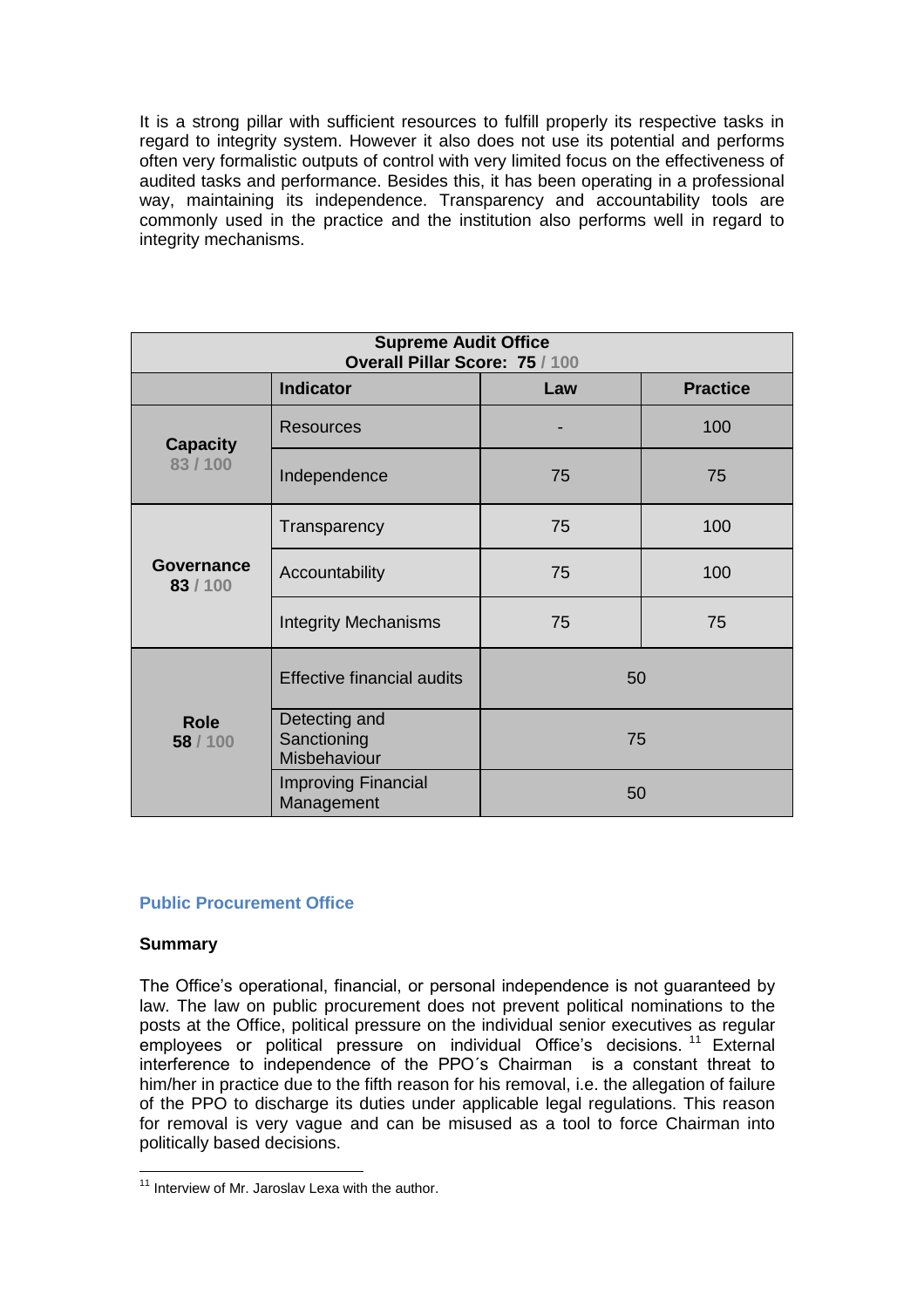The Office is obliged at least once a year submit a report on the results of public procurement and operation of public procurement to the Government and, upon request, also to a committee of the National Council of the Slovak Republic<sup>12</sup>. Some parts of the report are written rather vaguely and do not provide information with added value. The Office informs the public about its activities mainly on its website. In practice, the public has free and easy access on the Office"s website to all annual reports, as well as to strategy documents of the PPO.

In addition to the official gazette of the Office, on the website there are accessible individual decisions of the Office in the field of controls issued since 2009.

In 2010 and 2011, respectively, the Office issued Code of Ethics<sup>13</sup> and Staff regulations<sup>14</sup> documents that are binding for all the employees of the Office. The Code of Ethics covers conflict of interest rules, rules of gifts and hospitality and values of independence of the employees. Additionally, the Code of Ethics does not specify sanctions for non-compliance.

| <b>Public Procurement Office</b><br>Overall Pillar Score: 44 / 100 |                                              |          |                 |
|--------------------------------------------------------------------|----------------------------------------------|----------|-----------------|
|                                                                    | <b>Indicator</b>                             | Law      | <b>Practice</b> |
| <b>Capacity</b><br>42/100                                          | <b>Resources</b>                             |          | 50              |
|                                                                    | Independence                                 | 25       | 50              |
| Governance<br>67/100                                               | Transparency                                 | 100      | 75              |
|                                                                    | Accountability                               | 75       | 50              |
|                                                                    | <b>Integrity Mechanisms</b>                  | 50       | 50              |
| <b>Role</b><br>25/100                                              | <b>Effective financial audits</b>            | n/a      |                 |
|                                                                    | Detecting and<br>Sanctioning<br>Misbehaviour | $\Omega$ |                 |
|                                                                    | <b>Improving Financial</b><br>Management     | 50       |                 |

#### **Police Force**

#### **Summary**

 $\overline{a}$ 

Police Force in Slovakia has been undergoing significant changes in the recent years. Resources, especially quality of human resources, are still considered to be a

<sup>&</sup>lt;sup>12</sup> [http://www.uvo.gov.sk/english/act25\\_2006.html.](http://www.uvo.gov.sk/english/act25_2006.html) (accessed 14 October 2011)

<sup>13</sup> [http://www.uvo.gov.sk/download/2011/interne/eticky\\_kodex.pdf](http://www.uvo.gov.sk/download/2011/interne/eticky_kodex.pdf) . (accessed 14 October 2011)

<sup>&</sup>lt;sup>14</sup> [http://www.uvo.gov.sk/download/2011/interne/sluzobny\\_poriadok.pdf.](http://www.uvo.gov.sk/download/2011/interne/sluzobny_poriadok.pdf) (accessed 14 October 2011)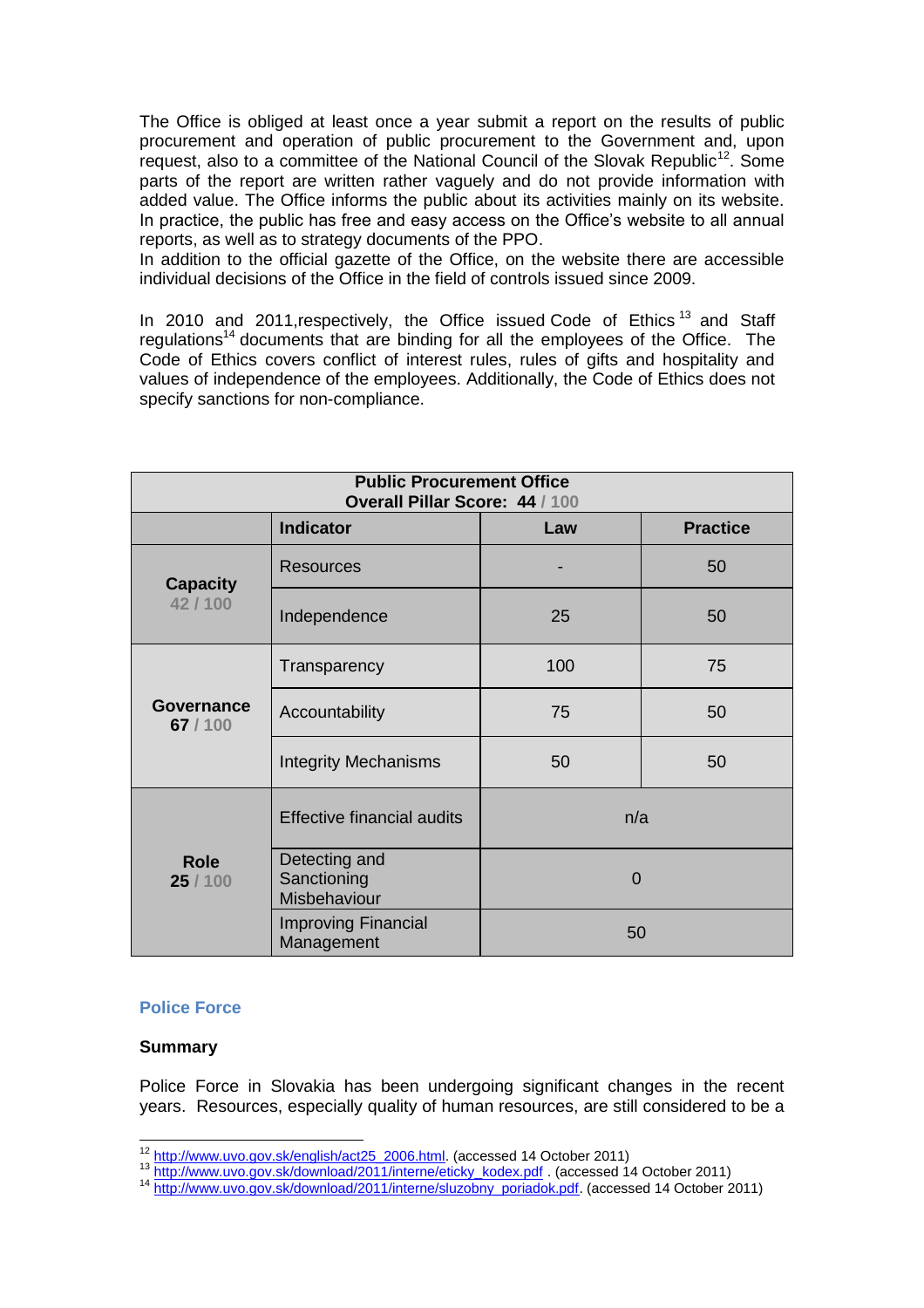major problem in the overall performance of the Police Force in Slovakia. High level of staff turnover and lower standards for hiring new force members has been crucial for the overall performance. At the same time, the absence of relevant provisions in regard to the appointment and promotion of officials together with the political interference have been the main threats in terms of independence. The Police Force has sufficient technical tools for combating corruption, however it lags behind in the capacity of the staff to use the tools properly and effectively.

Overall the access to relevant information on the Police Force activities has improved in the last decade. There are severe shortages in information on the policemen/women assets as these are disclosed only internally. Even though the public is able to obtain relevant information on the organisation and functioning of the Police Force, some aspects in transparency of the work are being questioned. Concerns have also been raised about communication towards the public and media as well as about the lack of transparency in the work of police. Decisions are usually made behind closed doors and public is not able to obtain relevant information on the functioning of the Police Force

Legal framework as such is designed in favour of accountability of the Police Force. However, the absence of independent body dealing with complaints against the members of the Police Force does not allow for full control of the Force. New approach to the information sharing and openness towards the public are the biggest changes in regard to the accountability of the Police Force. There are many challenges ahead, mainly in the area of independent monitoring and combating of loyalty ties.

The absence of post-employment restrictions and rules on gifts and hospitality is considered to be a serious loophole to the integrity legislative framework. At the same time, absence of capacity building in the Ethical rules and very weak integrity mechanisms in practice count for the most significant insufficiencies.

| <b>Law Enforcement Agencies - Police</b><br>Overall Pillar Score: 43 / 100 |                             |    |    |  |  |
|----------------------------------------------------------------------------|-----------------------------|----|----|--|--|
| <b>Indicator</b><br><b>Practice</b><br>Law                                 |                             |    |    |  |  |
| <b>Capacity</b><br>33/100                                                  | <b>Resources</b>            |    | 50 |  |  |
|                                                                            | Independence                | 25 | 25 |  |  |
| <b>Governance</b><br>46/100                                                | Transparency                | 50 | 50 |  |  |
|                                                                            | Accountability              | 75 | 25 |  |  |
|                                                                            | <b>Integrity Mechanisms</b> | 50 | 25 |  |  |
| <b>Role</b><br>50/100                                                      | Corruption<br>Prosecution   | 50 |    |  |  |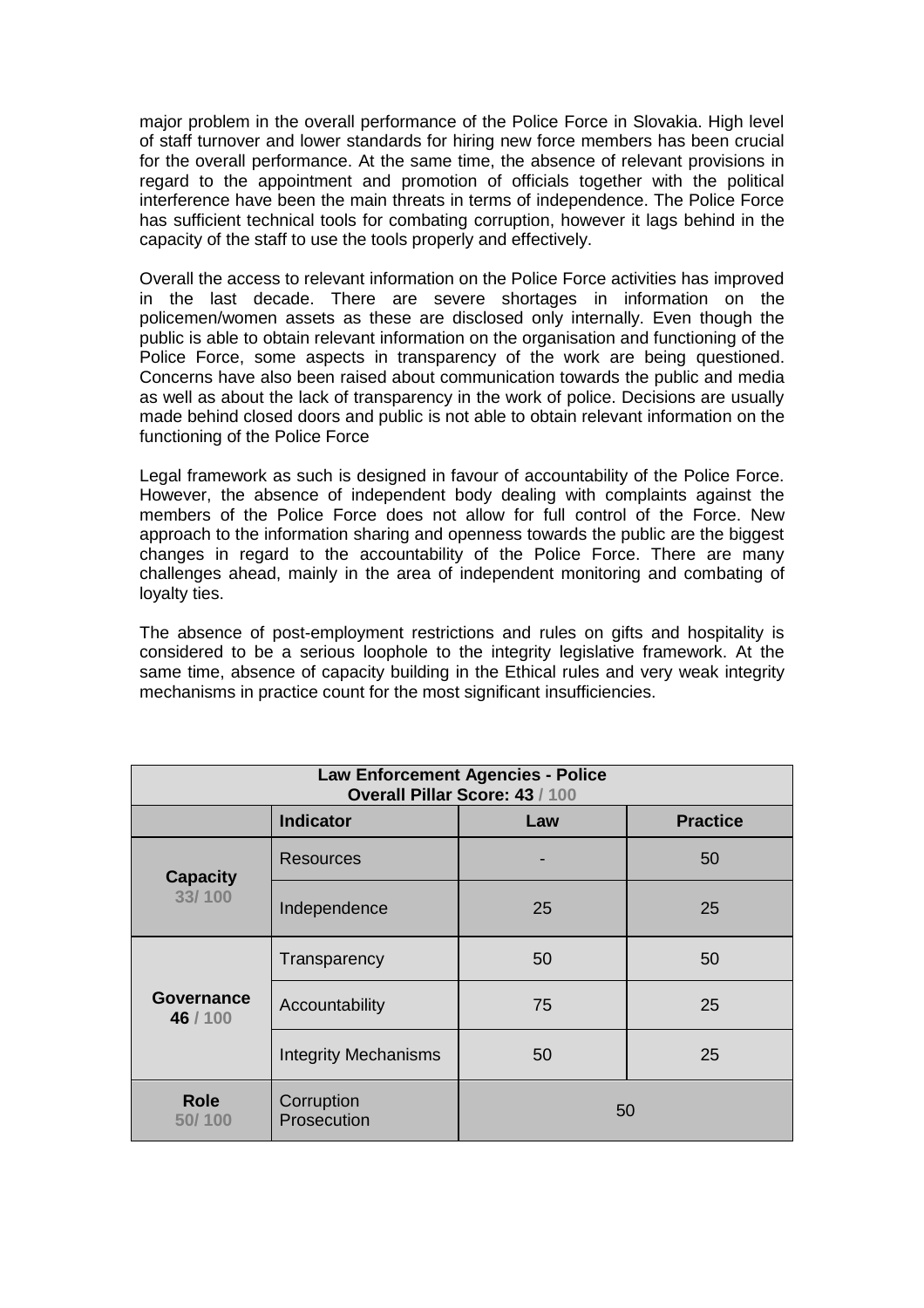#### **Prosecution**

#### **Summary**

Resources of the Prosecution Office are adequate for delivering assigned services and duties. Independence of the Prosecution Office has been questioned in the recent years due to some unsolved cases as well as amendment of the Act on Prosecution. The Constitutional Court has issued a provisional ruling, which has partly suspended validity of the majority of provisions in the amendment. However the amended provisions in case of selection and promotion of prosecutors would have had positive impact on the independence and transparency of the process. Doubts about the non-partisan decisions in cases of top-rank politicians accused of criminal acts while in the office, as well as the cases of political parties financing that have not been prosecuted within the proper time or have not been prosecuted at all, are viewed as a threat to prosecution independence.

The legislation concerning the transparency of the prosecution services is comprehensive, but there are problems with its implementation in practice. The public is lacking information on the work of the Prosecution, which also leads to a limited knowledge about its role and functions. Disclosure of assets by Prosecutors is very formal and does not allow for public oversight. On the other hand, very detailed report on the work of Prosecutions (including statistics) is submitted to the National Council annually.

Integrity mechanisms and provisions are almost non-existing and need significant improvements. Although the Act on Prosecution contains provisions on ethical behaviour as well as other responsibilities of prosecutors, there are no clear rules on the content of such provisions. At the same time, there is no authority responsible for providing binding explanations to the content of such provisions.

The powers of prosecutors with regard to corruption cases are adequate and are considered to be in some cases exceptional (e.g. use of agents).

| <b>Prosecution</b><br>Overall Pillar Score: 54 / 100 |                             |     |                 |
|------------------------------------------------------|-----------------------------|-----|-----------------|
|                                                      | <b>Indicator</b>            | Law | <b>Practice</b> |
| <b>Capacity</b><br>67/100                            | <b>Resources</b>            |     | 75              |
|                                                      | Independence                | 75  | 50              |
| Governance<br>46/100                                 | Transparency                | 100 | 25              |
|                                                      | Accountability              | 75  | 50              |
|                                                      | <b>Integrity Mechanisms</b> | 25  | 0               |
| <b>Role</b><br>50/100                                | Corruption<br>prosecution   | 50  |                 |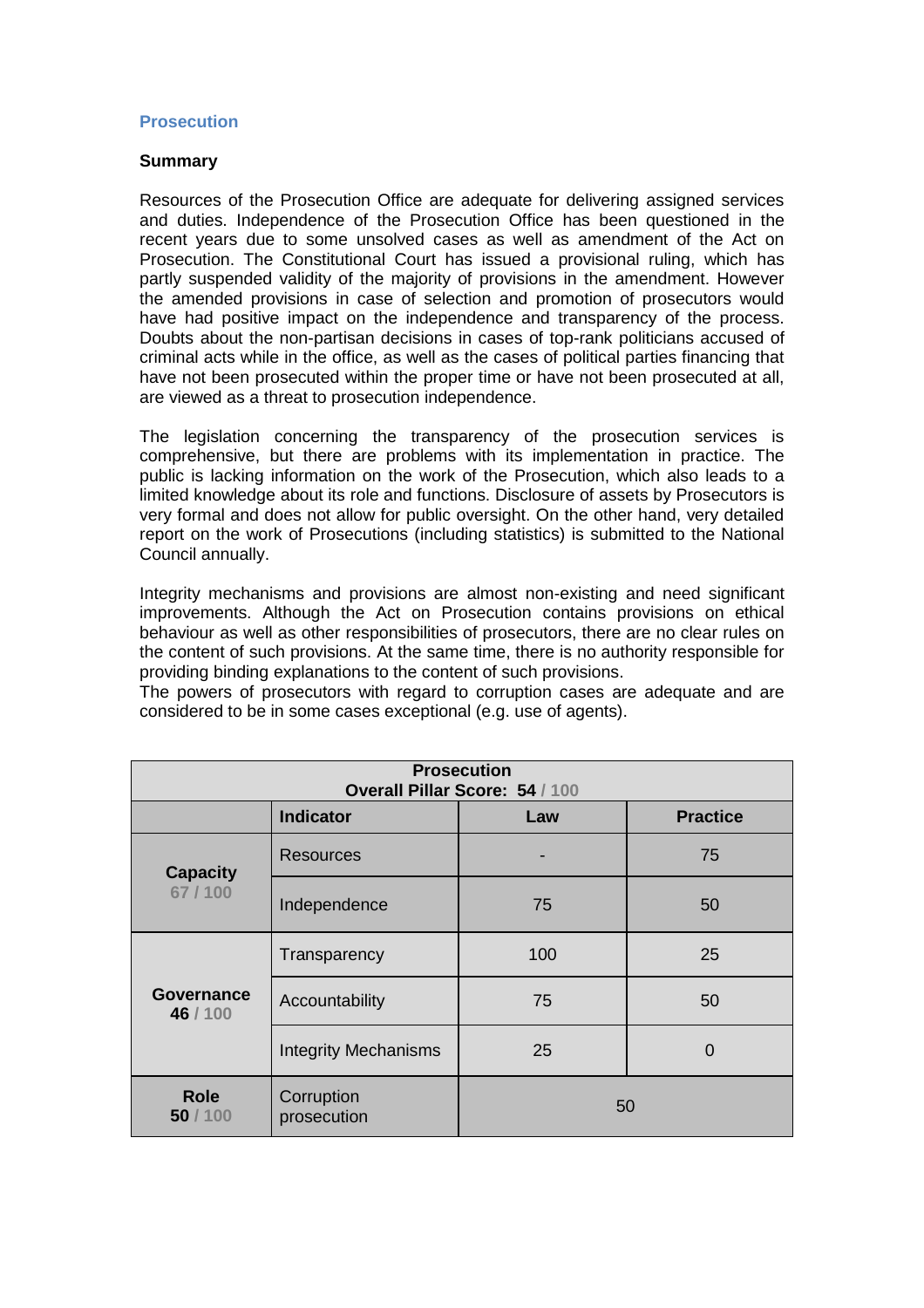# **Ombudsman**

#### **Summary**

The Slovak Ombudsman, in Slovak "the Public Defender of Rights" (*Verejný ochranca práv*), has been established in 1999 based on the model of neighbouring countries, and although given the prerogative of full impartiality and independence by the Slovak Constitution<sup>15</sup>, the Ombudsman remains slightly tainted by his political past, in which his past cannot be fully erased, which creates a hint of partiality when remaining silent to certain trends and discussions in society, a given that is regularly pointed out by the human right watchers and NGOs. Yet, unlike his Czech counterpart, his visibility is not as prominent as would be desired and his appearance e.g. on regularly aired dedicated TV programmes or other media – except for the Ombudsman"s own reports - is fairly limited to none and, although some visits are being made to certain civic events, not much is being reported on such; which resulted in the fact that, that generally speaking, his institution is unknown to some, whereas others cannot connect the name of the Ombudsman with the Office. The mere fact that still a large number of people is addressing the Ombudsman for matters not falling under his legal competence, points out that the overall awareness of the public is demonstratively low. The main obstacle is said to be a further limited budget, legal competencies that could be broadened and a lacking PR strategy to raise awareness.

The strong transparency legislation for the Ombudsman is relatively well implemented in practice. Annual reporting is being published both in the form of traditional print as well as in electronic format, accessible via the Ombudsman"s website (or available in print, free of charge), providing the public overall feedback on findings and complaints as well as budgetary details of the Office<sup>16</sup>. In line with the Asset Disclosure Act, the Ombudsman reports his declaration of assets and income, available to the public via the internet<sup>17</sup>.

The Ombudsman is in compliance with accountability regulations publishing its findings in his annual reports next to his duty to report to the Chairman of the National Council – including availability on the web. Whistleblowing awareness policy is relatively low – since there is no explicit formal provision in the first place and protection for whistleblowers is in practice non-existent<sup>18</sup>.

Legislation on the Ombudsman<sup>19</sup> as well as further internal codes of conduct restrict the Ombudsman and his staff to maintain his integrity of his institution"s stature, thus any possible influence either through political bodies, business connections or any other involvement, which could possibly be leading to a conflict of interest or influence his 'independent position' are explicitly strictly forbidden.  $^{20}$ 

The formal provisions<sup>21</sup> create a good legal basis to assure integrity; covering relevant aspects of avoiding integrity issues like conflict of interests (business or political), confidentiality, disclosure of assets, and other related matters. The

 $\overline{a}$ <sup>15</sup> Act No. 460/1992 Coll. the Constitution of the Slovak Republic ("the Constitution").

<sup>16</sup> www.vop.gov.sk/spravy-o-cinnosti (accessed 13 June 2011).

<sup>17</sup> www.vop.gov.siyspravy-o-unnosit (accessed 15 ounc 2011).<br><sup>17</sup> [www.nrsr.sk/Default.aspx?sid=vnf/oznamenie&UserId=KandPave](file:///C:/Users/AppData/Local/Temp/www.nrsr.sk/Default.aspx%3fsid=vnf/oznamenie&UserId=KandPave) (accessed 15 October 2011).

<sup>18</sup> Global Integrity Report, Slovakia: Integrity Indicators Scorecard, 2009.

<sup>19</sup> Article 6 and 7 of Act on the Public Defender of Rights.

<sup>&</sup>lt;sup>20</sup> Interview of Mr Kandrac, with the author.

 $21$  Ibid. and other laws.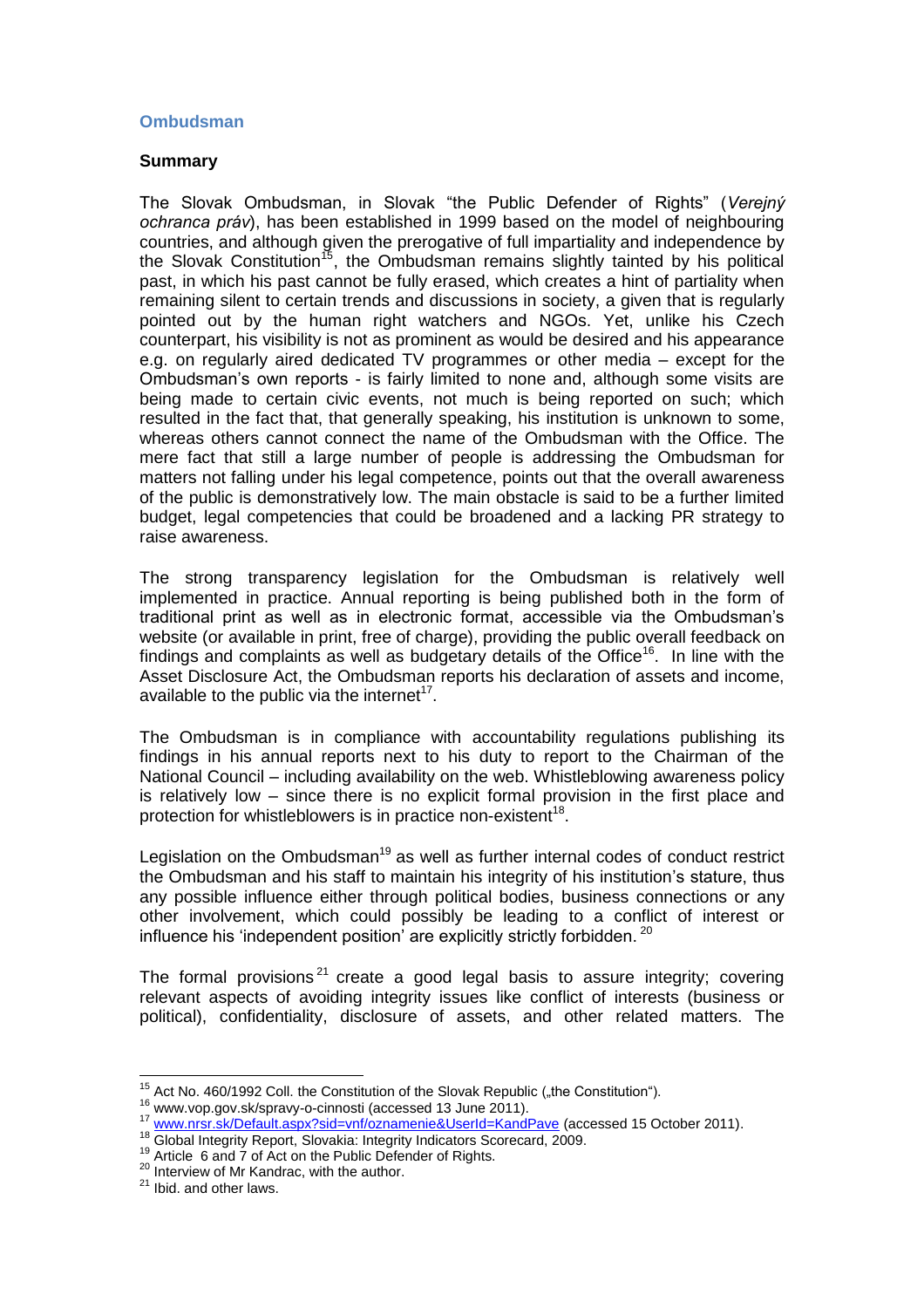Ombudsman insisted personally overviewing all processes – ensuring its ultimate compliance and standards<sup>22</sup>.

| <b>Ombudsman</b><br>Overall Pillar Score: 65/100 |                             |          |                 |
|--------------------------------------------------|-----------------------------|----------|-----------------|
|                                                  | <b>Indicator</b>            | Law      | <b>Practice</b> |
| <b>Capacity</b><br>83/100                        | <b>Resources</b>            | -        | 75              |
|                                                  | Independence                | 100      | 75              |
| Governance<br>88/100                             | Transparency                | 100      | 75              |
|                                                  | Accountability              | 75       | 75              |
|                                                  | <b>Integrity Mechanisms</b> | 100      | 100             |
| <b>Role</b><br>25/100                            | Investigation               | 50       |                 |
|                                                  | Promoting good<br>practice  | $\Omega$ |                 |

# **Civil Society**

# **Summary**

The legal framework is generally supportive to civil society. Resources of the civil society are insufficient, thus it faces various threats in regard to their financial and HR sustainability and efficiency. Many of the CSOs have not diversified their financial resources and depend on a single source of funding and/or single donor. Inadequate financial resources have had a negative impact on the HR policy and have led to a brain drain in the third sector. There have been no serious interventions of the external actors into the functioning of the civil sector.

Transparency of the third sector is slowly gaining importance within the sector itself. As CSOs demand transparency from the state or private entities they face the challenge of their own accountability and should be setting a good practice example. At the same time, CSOs try to fundraise resources from the local donors, though need to build their image<sup>23</sup>. There are no clear rules on the type and scale of information that should be publicly accessible and no standards are set<sup>24</sup>. Thus, availability of the information on the CSOs activities varies based on the type and

 $\overline{a}$  $22$  Interview of Mr Kandrac, equally interview of person, who wants to stay in anonymity (source J) with the author.

<sup>&</sup>lt;sup>23</sup> Interview of Pavol Žilinčík with the author.

<sup>&</sup>lt;sup>24</sup> Interview of Filip Vagač with the author.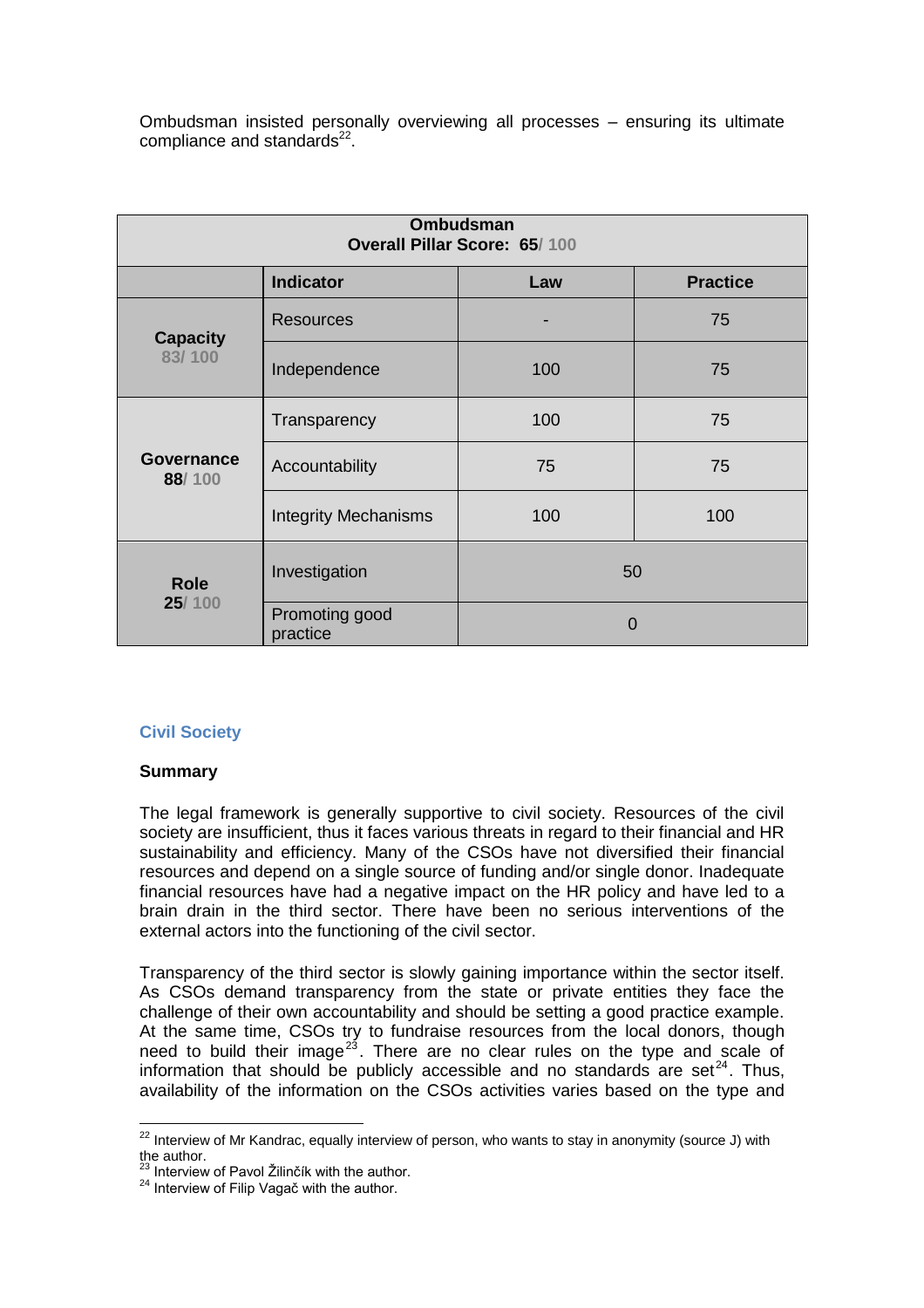size of organization. Even though CSOs are not obliged to publish information on their activities many of the top ranked CSOs do so in order to gain public trust in their activities and mission.

Those publishing annual reports usually include detailed financial and donor information within the document. Boards are also becoming more common in the organizational structure of well-known CSOs. CSOs use various types of Boards that best suit their needs. Composition of the Boards, when there is an existing Board, is often accessible on the organization's website.

Boards and members of the CSOs are relevant for the oversight of the organization functioning, but have limited capacity to do so. Some Boards do not exercise their fiduciary powers properly and have more formal than decisive/discretion role. Due to the lack of experts willing to participate in the boards, some have the same members, which might lead to conflicts of interest in their advisory activities.<sup>25</sup> Boards usually include members from outside the organisation.

Civil sector has no efficient integrity mechanisms as it lacks rules on conflict of interest or codes of conduct. Accountability of the sector is also very weak due to limited information on its activities.

| <b>Civil Society</b><br>Overall Pillar Score: 64 / 100 |                                |     |    |  |  |
|--------------------------------------------------------|--------------------------------|-----|----|--|--|
| <b>Indicator</b><br><b>Practice</b><br>Law             |                                |     |    |  |  |
| <b>Capacity</b><br>75/100                              | <b>Resources</b>               | 75  | 50 |  |  |
|                                                        | Independence                   | 100 | 75 |  |  |
| <b>Governance</b><br>42/100                            | Transparency                   |     | 50 |  |  |
|                                                        | Accountability                 | -   | 50 |  |  |
|                                                        | Integrity                      |     | 25 |  |  |
| <b>Role</b><br>75 / 100                                | Hold government<br>accountable | 75  |    |  |  |
|                                                        | Policy reform                  | 75  |    |  |  |

Civil society has played a leading role in uncovering many corruption cases and has participated actively in public policy shaping in the area of anti-corruption measures.

# **Media**

#### **Summary**

The legal framework regulating the existence and activities of media is conducive to diversity and independency of the sector. The Slovak Constitution guarantees

 $\overline{a}$ <sup>25</sup> interview of Mr.Petráš with the author.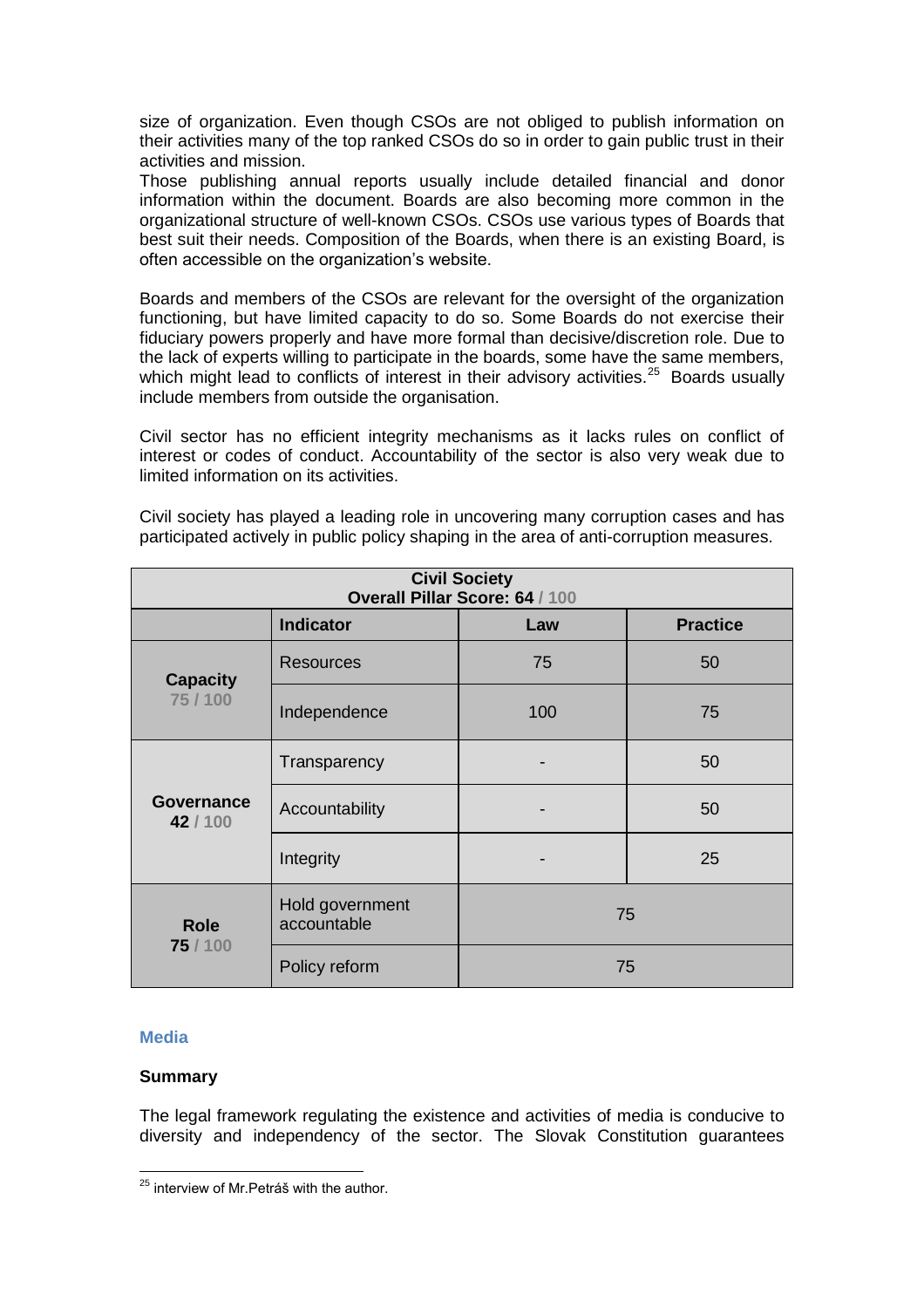freedom of expression and editorial (media) independence is guaranteed by separate laws. The state and/or other external actors occasionally interfere with the activities of the media. These instances of interference are usually non-severe, such as threatening verbal attacks, without significant consequences on the behaviour of media. In reality, the media suffer mainly from the pressures on the economic interests of owners. The main threats for the independence of the media are the lack of law enforcement, unpredictability of the courts decisions and length of court procedures.

While the legal regulation for transparency is quite detailed, it does not cover all aspects related to the transparency of the media and/or certain legal gaps have been identified. While media outlets usually disclose relevant information on their activities, it is often partial and/or out-dated information. Reporting obligations under the Act,<sup>26</sup> the media complied and provided all required information about themselves and their owners, however, in some cases this information are not transparent enough (e.g. who are the real shareholders) and therefore it is impossible to determine who the real owners are.

Legislation to enforce accountability of the media in Slovakia is at a sufficient level; application practice suffers from slowness and ambiguity of interpretation of standards. There are different procedures for the print and for the electronic media regarding mechanisms for an individual or an agency subject to media criticism to reply and inform the public of their opinion on the given issue. In relation to the public generally media act as responsible entity, specific violation, improper or faulty processing of information then are handled in the media internally.

Several legal provisions regulate the integrity mechanisms, but they do not cover all aspects regarding integrity of media employees. These usually have only a recommendatory character. There is no specific law that would ensure the integrity of media employees. A professional Ethical Code was created by the Slovak Syndicate of Journalist, but it"s not mandatory and its application depends strongly on individual media decision. The media are active in exposing corruption cases, but their work is focused only on a small number of cases. Investigative journalism is not dominant in the work of the media in general.

| <b>Media</b><br>Overall Pillar Score: 69 / 100 |                             |     |                 |
|------------------------------------------------|-----------------------------|-----|-----------------|
|                                                | <b>Indicator</b>            | Law | <b>Practice</b> |
| <b>Capacity</b><br>81/100                      | <b>Resources</b>            | 75  | 100             |
|                                                | Independence                | 100 | 50              |
| Governance<br>58/100                           | Transparency                | 50  | 50              |
|                                                | Accountability              | 75  | 75              |
|                                                | <b>Integrity Mechanisms</b> | 50  | 50              |

 $\overline{a}$ <sup>26</sup> Press Act, Article 6, Par. 2-3.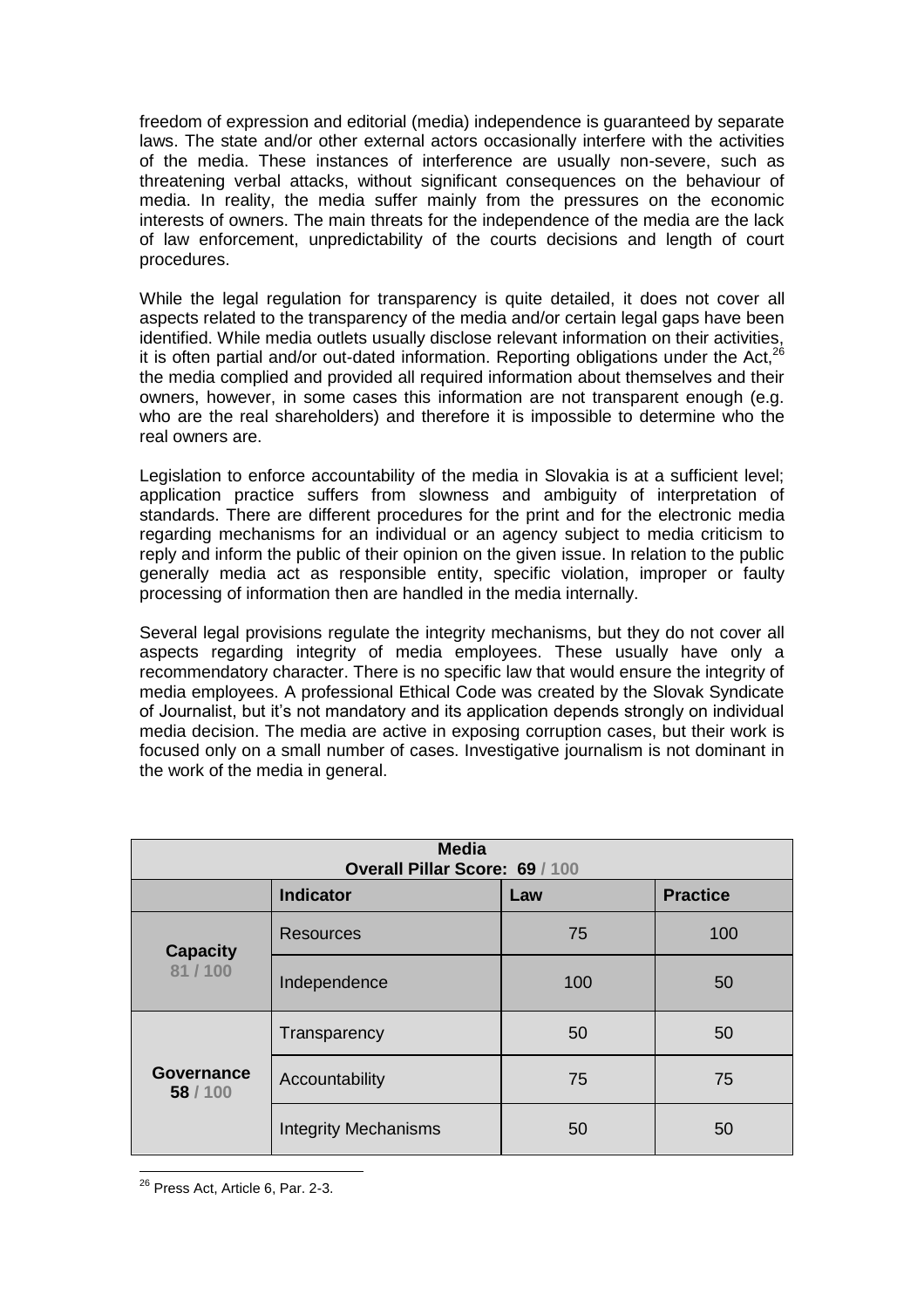| <b>Role</b><br>67/100 | Investigate and expose<br>cases of corruption practice | 50  |
|-----------------------|--------------------------------------------------------|-----|
|                       | Inform public on corruption<br>and its impact          | 50  |
|                       | Inform public on<br>governance issues                  | 100 |

# **Business**

# **Summary**

Due to the fact that Slovakia has had a relatively short period of a truly free market economy, certain aspects within the business environment remain cumbersome; whereas doing business itself is a fairly accessible matter, regulations around it are to a certain extent insufficient and their implementation lacks proper control tools in order to be fully efficient. Moreover, during the Fico Government (2006-2010) a number of laws were passed, which were giving the state possibilities to actively interfering with certain sectors or could potentially do so in future, and together with a highly perceived corruption rate this would lead to a dramatic diminishing of foreign investors willing to venturing in Slovakia. In addition to state interference practices through direct legislation, on the practice side there are additional negative trends of abusing office and pre-fabricated overpriced tenders. In the event of disputes arising against public administration (or any other dispute party), businesses – though legally eligible to it – are not fully assured of a fair trial to enforce their right, where the duration of court cases can be stretched to an unacceptable period of time, and where outcome may not always to be fully impartial<sup>27 28</sup>. Despite existing regulations for transparency, relatively little is adhered to in practice.

The legislation pertaining to the business sector does not define the term governance as such, this would be done through internal company codices, but the existence is not always clear: not all companies have such a code. Except of finance and accounting guidelines, an effective corporate governance is hardly in place; oversight while being recommended it is not mandatory (absent of definition in legislation) $29$ . Furthermore, in Slovakia a supervisory board is not common.

Government has not been incentivising at all for companies disclosing anti-corruption relevant information; the reason could be partly in the fact, that disclosing such information could be regarded as damaging marketing.<sup>30</sup>

Generally speaking, corporate codes of conduct or other corporate responsibilities are usual, yet confined to only companies having foreign headquarters, whereas only few businesses have professional CCO (Chief Compliance Officers) such as banks and a few other instances.<sup>31</sup> Codes are not applied effectively which shows in the

 $\overline{a}$ 

 $27$  Interview of person, who wants to stay in anonymity (source E), with the author, Bratislava, 16 June 2011. Interview of person, who wants to stay in anonymity (source V), with the author, Bratislava,  $17<sup>th</sup>$ June 2011.

<sup>&</sup>lt;sup>28</sup> The Heritage Foundation: www.heritage.org/index/country/Slovakia#property-rights (accessed 16 June 2011)

 $^{29}$  Ibid.

<sup>&</sup>lt;sup>30</sup> Interviews of source E (anon.) and source V(anon.) with author.

<sup>&</sup>lt;sup>31</sup> Another example is the West Slovak Energy corporation (ZSE)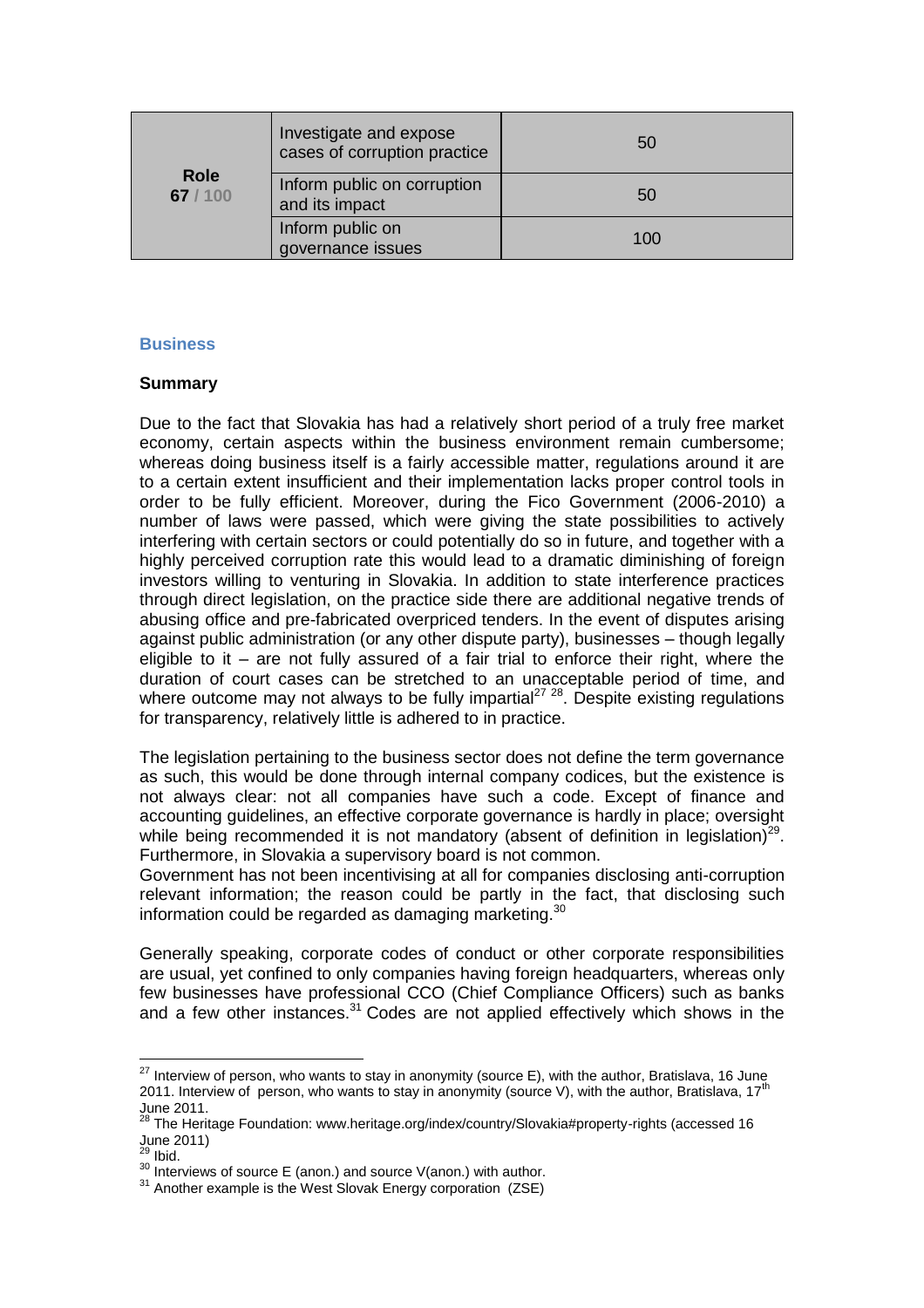occurrence of bribery within businesses, being rather high<sup>32</sup> Following codices is not usual<sup>33</sup> and measures to deal with 'whistleblowers' are practically non-existent.

Businesses themselves, with a few exceptions, however, have generally speaking hardly participated in a massive overturning of corruption perceptions, or at least little offering a joint voice to a better balanced discussion on corporate ethical matters; partly given by a fear to lose business opportunities.

| <b>Business</b><br>Overall Pillar Score: 44 / 100 |                                                 |          |                 |
|---------------------------------------------------|-------------------------------------------------|----------|-----------------|
|                                                   | <b>Indicator</b>                                | Law      | <b>Practice</b> |
| <b>Capacity</b><br>75 / 100                       | Resources                                       | 100      | 100             |
|                                                   | Independence                                    | 50       | 50              |
| <b>Governance</b><br>33 / 100                     | Transparency                                    | 50       | 25              |
|                                                   | Accountability                                  | 50       | 25              |
|                                                   | <b>Integrity Mechanisms</b>                     | 50       | $\overline{0}$  |
| <b>Role</b><br>25 / 100                           | <b>Anti-Corruption policy</b><br>engagement     | 50       |                 |
|                                                   | Support<br>for/engagement with<br>civil society | $\Omega$ |                 |

 $\overline{a}$ 

 $32$  Slovakia has a high perceived corruption rating is labelled as repressed as Freedom from Corruption is concerned: www.heritage.org/index/Visualize?countries=slovakia&type=9 (accessed 15 June 2011)

 $33$  Interview of source V (anon.) with the author.